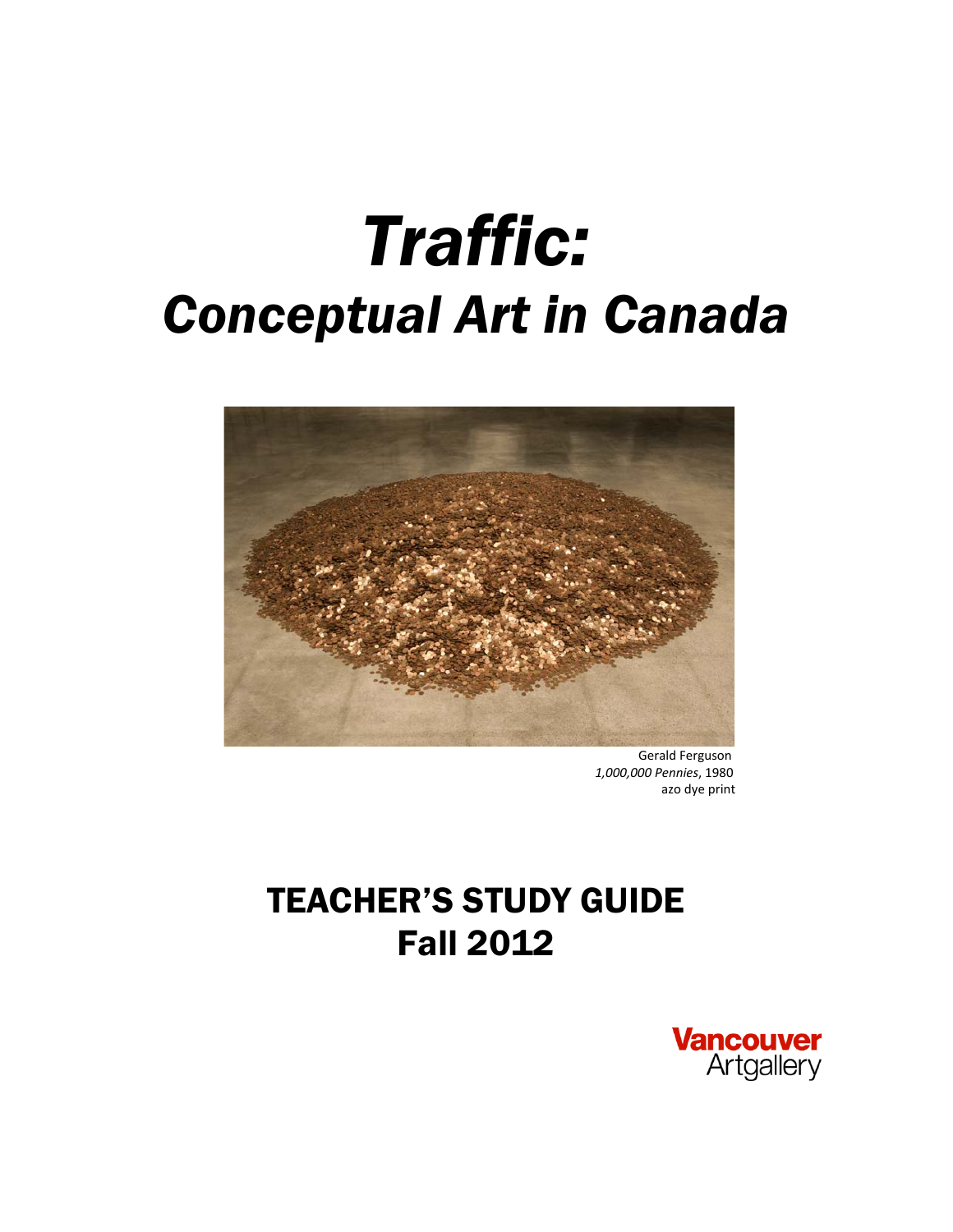### Contents

| Pre- and Post-Visit Activities |  |
|--------------------------------|--|
|--------------------------------|--|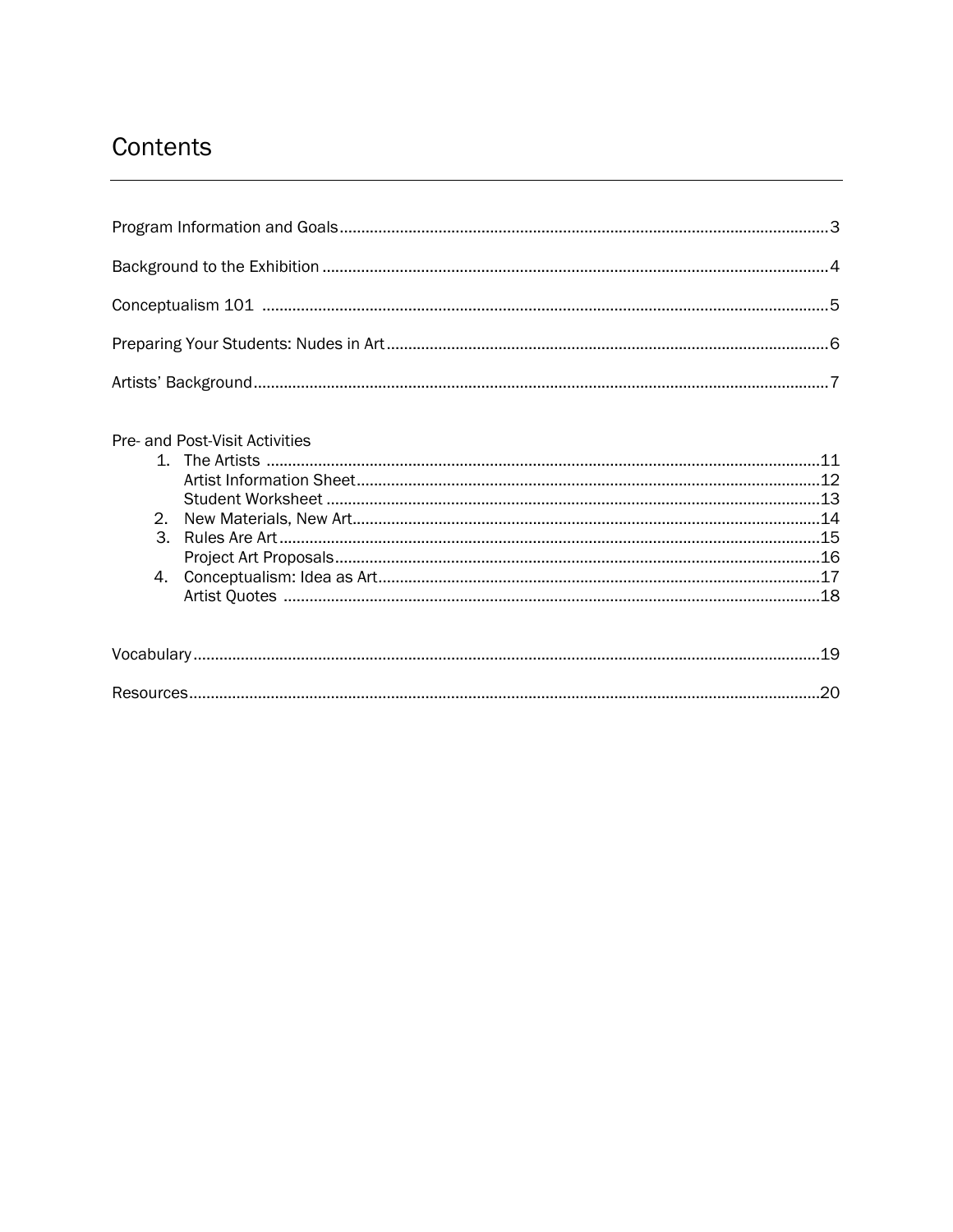# **Vancouver Art Gallery Teacher's Guide for School Programs**

Conceptualism has been called the most transformative art movement of the late twentieth century. The list of the ninety-plus artists represented in *Traffic: Conceptual Art in Canada 1965―1980* reads like a who's who of the Canadian art world from the sixties right into the present. Challenging the perception that art is about craft and skill, conceptual artists were only concerned with the idea—the execution of the works became secondary, even unnecessary, leaving some viewers unsure as to whether they are viewing art or information. *Traffic* presents the art of Canadian and international artists working in Canada between 1965 and 1980, in a cohesive exhibition that provides a unique opportunity to see the work unfold within its historical and geographical context.

#### DEAR TEACHER:

This guide will assist you in preparing for your tour of the Art Gallery*.* It also provides followup activities to facilitate discussion after your Gallery visit. Engaging in the suggested activities before and after your visit will reinforce ideas generated by the tour and build continuity between the Gallery experience and your ongoing work in the classroom. Most activities require few materials and can be adapted easily to the age, grade level and needs of your students. Underlined words in this guide are defined in the Vocabulary section.

The tour *Traffic: Conceptual Art in Canada* has three main goals:

- To introduce students to the ideas and materials of conceptual art,
- To explore the work of Canadian and international artists working in Canada during the sixties and seventies,
- To examine artworks by individual conceptual artists within their particular contexts.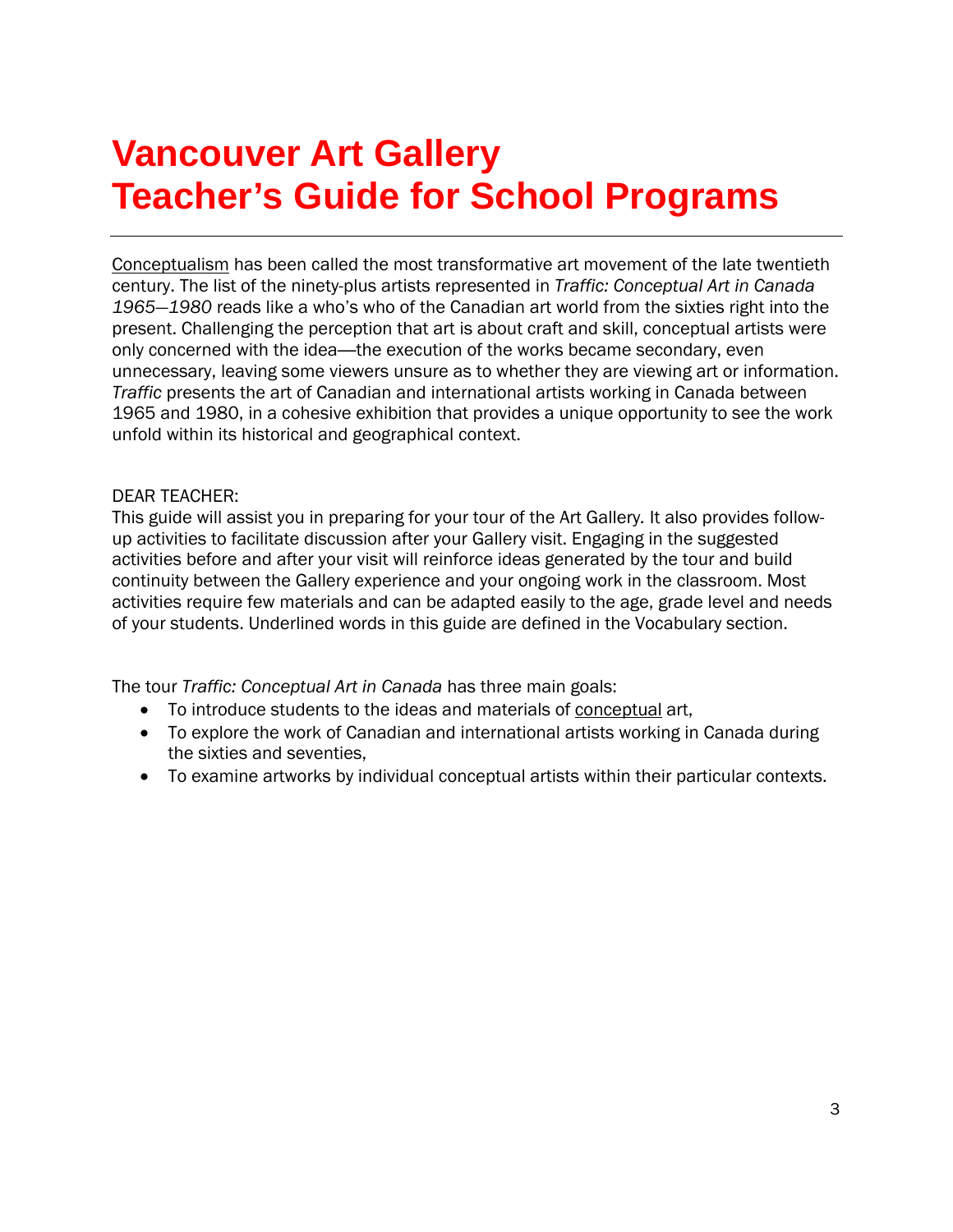### Background to the Exhibition

Conceptual art is widely considered to be the most influential art movement of the late twentieth century. Until now, no major exhibition has explored the role that Canadian artists played in the development of conceptual art both nationally and internationally. *Traffic: Conceptual Art in Canada 1965―1980,* an ambitious and far-reaching exhibition of more than ninety Canadian and international artists producing work across the country, attempts to set the record straight. Vancouver is the final Canadian venue of the exhibition's cross-country tour before it opens in Germany.

Conceptualism emphasized art as idea, questioning the accumulation of more objects (including paintings, sculptures and monuments) in a world already too full of "things." Artists began to question the need to learn specific art-making skills and, for the first time, began using languageand photo-based works, shocking an art world used to the large, colourful, abstract paintings of the Abstract Expressionists (think of Jackson Pollock and his huge, energetic paint-splattered canvases). Everyday materials easily accessible in the new age of mass media—index cards, photographs, books, scraps of paper, charts, diagrams, maps, slides—became art materials. Conceptual artists declared that art could be almost anything: a walk, a set of instructions, a line placed on the gallery floor, even a thought. Some artists suggested that a work no longer even needed to be produced in order to exist, and many decided that they did not need to produce their own artwork—anyone could do it.

*Traffic* is divided into five sections: Atlantic, Central Canada, Montreal, Ontario and Vancouver. Although the exhibition is organized along regional lines, it emphasizes the connections between the geographic areas—the lines of traffic—between them. Significant works by individuals, collectives and art communities show the diversity and complexity of work exploring conceptual ideas from local, national and international perspectives. Many artists' works appear in more than one section, giving credence to the flow of the cross-country artistic exchanges.

Vancouver has come to be closely associated with conceptual art. During the late sixties and early seventies, forward-thinking galleries and artist-run centres proliferated, giving rise to a culture that encouraged artistic exploration. One of the most important and influential exhibitions to be mounted during this era was curated at the Vancouver Art Gallery by the American critic and theorist Lucy Lippard and exhibited work by more than sixty European and North American conceptual artists. Exhibitions in the city by Vancouver artists such as the N.E. Thing Co. and Roy Kiyooka, as well as Robert Smithson and other American artists, received international attention. Canadian and American artists such as Joyce Wieland, Greg Curnoe, Sol LeWitt and Suzy Lake, whose works appear in various sections of this exhibition, created a buzz through their work that continues to resonate in contemporary art.

The exhibition is curated by Grant Arnold, Catherine Crowston, Barbara Fischer, Michèle Thériault with Vincent Bonin, and Jayne Wark. It was organized by the Art Gallery of Alberta, the Justina M. Barnicke Gallery and the Vancouver Art Gallery, in partnership with the Leonard & Bina Ellen Art Gallery, and with the support of the University of Toronto Art Centre, Blackwood Gallery and Doris McCarthy Gallery.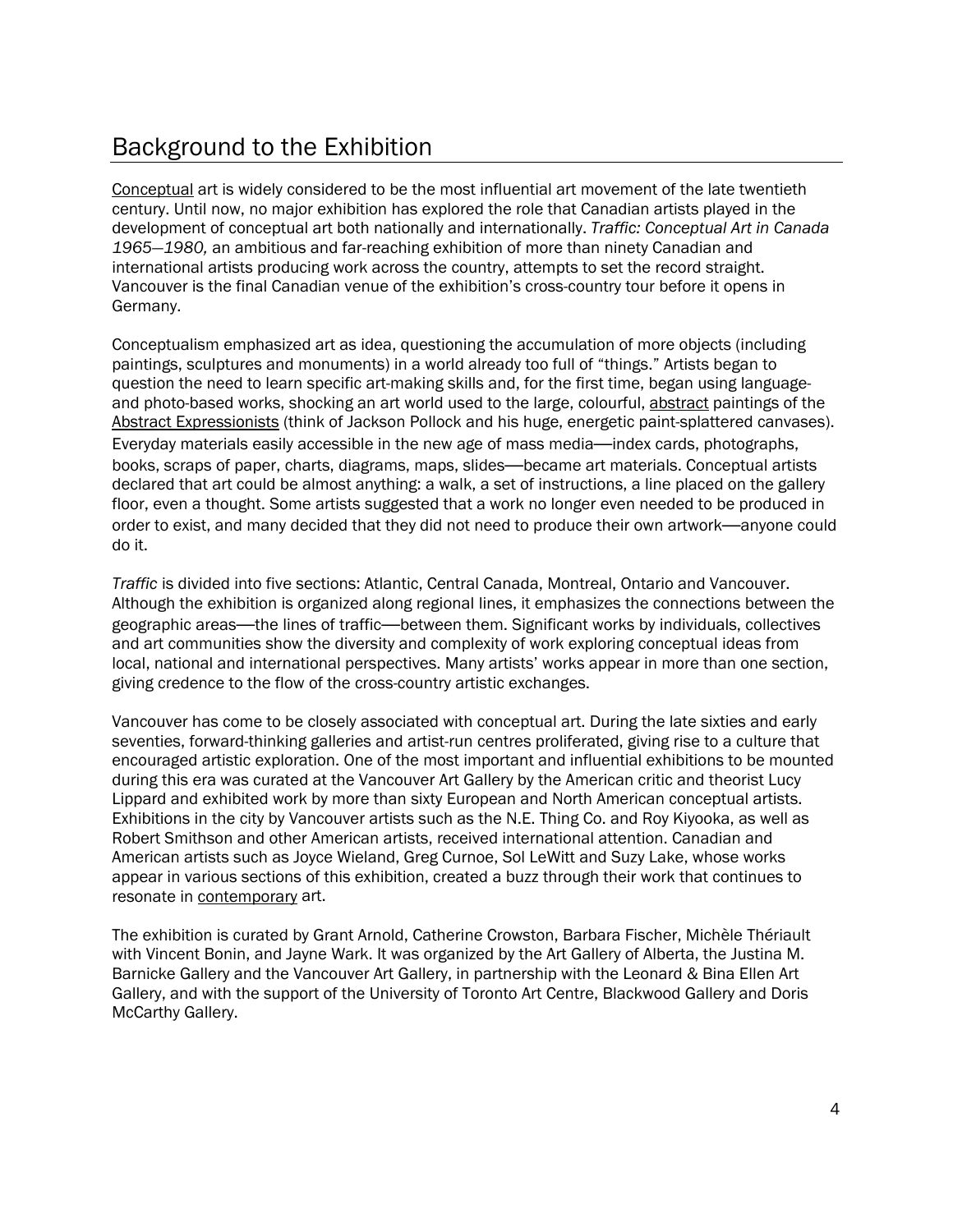### Conceptualism 101

*Conceptual art is an art which questions the very nature of what is understood as art.* —Art historian Tony Godfrey

Conceptual artists consider the idea behind the art to be more important than either the execution or the craftsmanship of the work. Many conceptual artists don't even create their own work; rather, they leave a set of instructions for someone else to construct the actual piece. Conceptual art rejects the idea that talent or craft is necessary to create an artwork, which should be primarily concerned with ideas, knowledge and thought processes. Conceptual art asks questions about the nature of art and creates an opportunity to engage the viewer in a conversation.

In 1967, the conceptual artist Sol LeWitt wrote an enormously important and influential essay titled "Paragraphs on Conceptual Art." In it, he states:

*In conceptual art the idea or concept is the most important aspect of the work. When an artist uses a conceptual form of art, it means that all of the planning and decisions are made beforehand and the execution is a perfunctory affair. The idea becomes a machine that makes the art.* 

For many conceptual artists, this meant that there was no longer a need for artists to make their own work. LeWitt stated: *"An architect doesn't go off with a shovel and dig his foundation and lay every brick. He's still an artist."* That is, he saw his ideas as blueprints that could be used by others who participate in the creative process, becoming artists themselves. He also used the analogy of composers, who write music to be played by other people—musicians—who are also artists.

The emergence of conceptual art frequently left viewers confused and uncomfortable as to how to approach the art. In a PBS interview, Katy Siegal, writer, professor and art historian, discusses the role of the viewer. She says that role is one of the most significant departures brought about by conceptual art. The viewer has to work at understanding the art. She says:

*There is less and less of an emphasis on the expression of the individual artist and his or her originality. There is more and more of an emphasis on the viewer's role in interpreting and questioning, in being critical of art, and really getting in there and duking it out with the art.* 

*You go into the conceptual art show, and you're reading, for one thing. You can't just sort of walk by things; you have to read the text, look at the photographs and try to figure out what they're of, read the wall labels, and it may not make immediate sense; you may have to spend more time thinking about it, and in fact you may have to read a little bit before you go into the gallery. Conceptual art comes at the time more and more when art takes place in art schools in the universities and is more and more dependent on knowing something about the artist, what he or she is trying to do, what conceptual art is, why it might be art; you have to do a little bit more work.*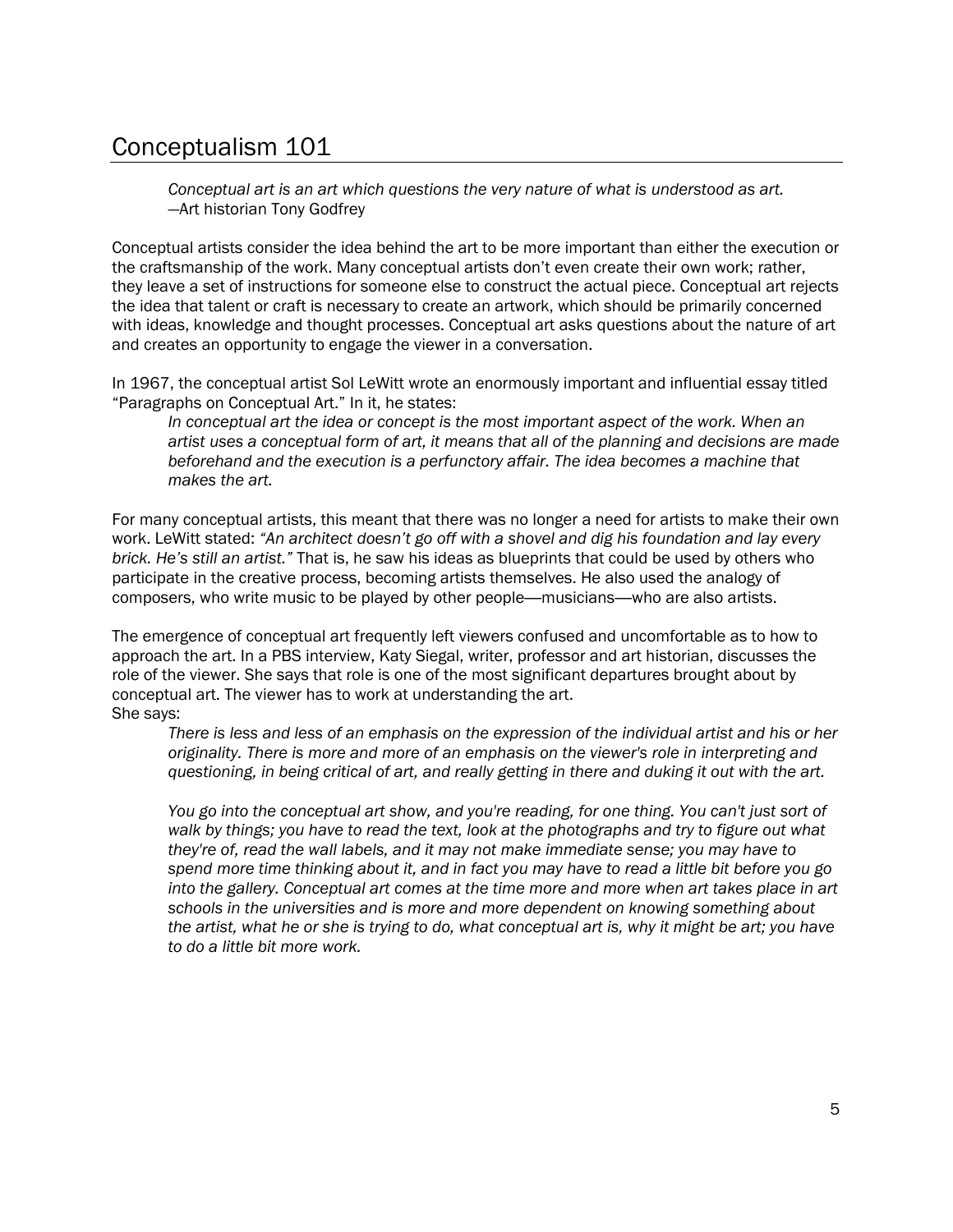### PREPARING YOUR STUDENTS: Nudes in Art

While the tour will not be focusing on images containing nudity, students may see a number of images of the nude body as they walk through this exhibition. It may be helpful to talk with students beforehand about images of the nude in art, and encourage them to examine their own responses to the work and to think about why an artist might choose to include a nude body in a work of art.

#### **Hilarious**

A good place to begin is in simply informing students that some of the works of art they will see when they visit the Gallery will contain images of nude bodies. When people come to the Gallery they have all kinds of different responses to artworks showing nudes. Some people laugh, others feel embarrassed or uncomfortable. All of these responses are normal. But why? Why is the body so humorous and/or embarrassing? Ask the students whether they fall into hysterical laughter when they are in the shower or bath. Probably not. Part of the shock of seeing a nude figure in a museum is just that: we are accustomed to our nude bodies only in private. To see one in public is a shock.

#### Meaning and Context

In showing the nude body, artists remind us that the human body can have a variety of meanings, and nudity can be used to explore many things, such as:

- Privacy: The artist observes a very private moment when the person in the artwork is alone or with someone he or she loves.
- Innocence: Christian religious images over the last 500 years often include images of angels figured as nude babies, and the Christ child is often depicted nude. Like all babies, these figures are innocent, unaware of their nudity.
- Bravery: When Michelangelo sculpted the famous statue of David, he spoke of David's nudity as a symbol of bravery. David faced a giant without any protection on his body, relying on his faith and his skill to protect him.
- Vulnerability: Nudity can be a symbol of lack of defences—a person who has nothing and has nowhere to hide.

#### What are you wearing?

Another way to approach this topic is to think about clothing instead of nudity. What do clothes tell us about a person? Clothing can send messages about:

- the time in history,
- age and culture,
- wealth and style,
- the wearer's profession,
- stereotypes and expectations.

Some artists and art historians suggest that the nude figure is set free from all of this "distracting" information that is provided by what we wear, and becomes just a human being, from any time, place or background.

#### Contemporary art's relationship with the nude body

In the sixties and seventies, artists began to use the nude body to challenge traditional thinking. Some wanted to make visible hidden secrets, some were challenging the unquestioned influence of the media on constructions of identity, and some simply wanted to shock viewers out of their complacent acceptance of gender stereotyping. The reasons were many and the results were often shocking—they changed what was permissible both in and outside the art world.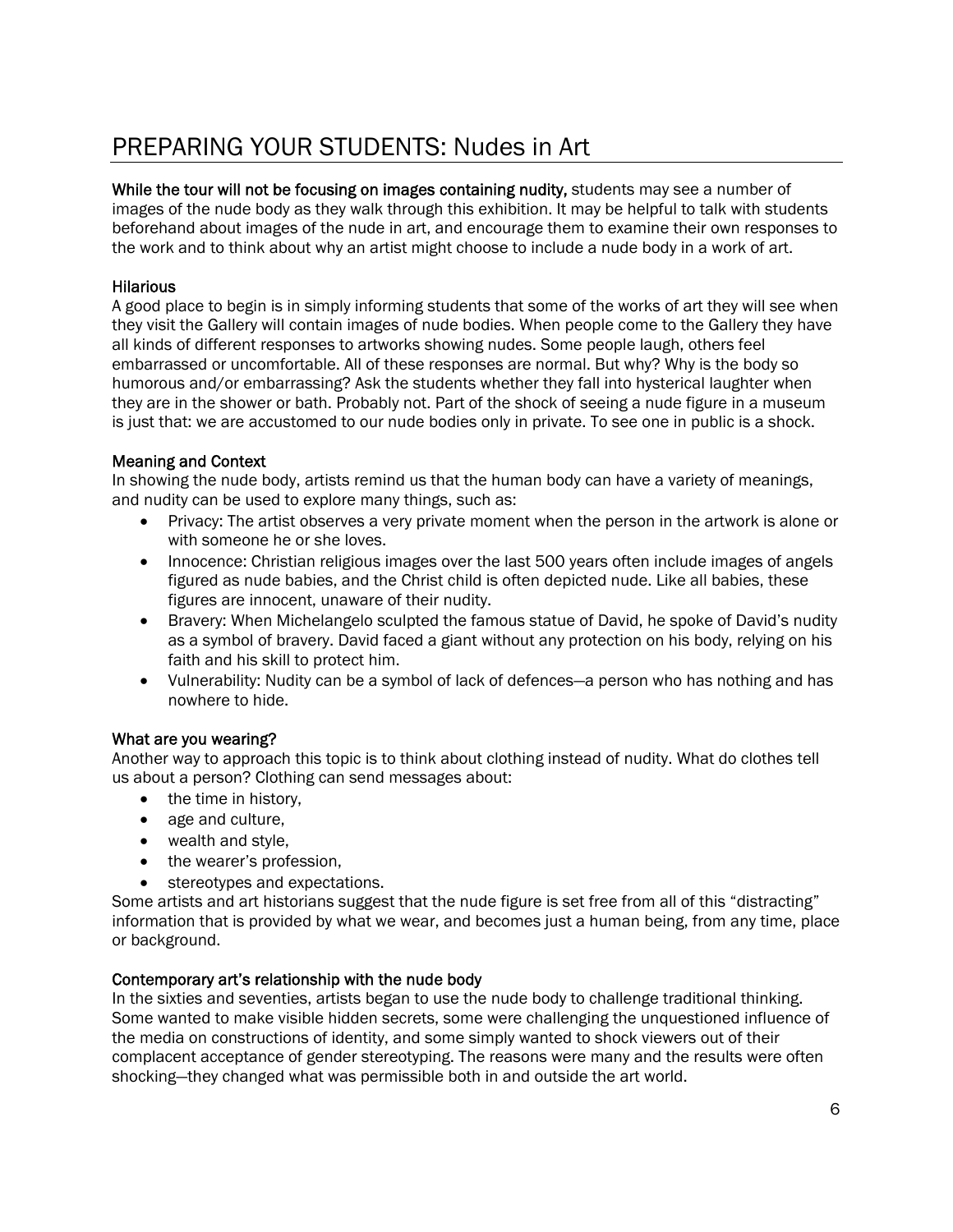### ARTISTS' BACKGROUND

The following background information highlights some of the artists whose work we may explore in the school tour.

#### Sol LeWitt (1928―2007)

*In conceptual art the idea or concept is the most important aspect of the work. When an artist uses a conceptual form of art, it means that all of the planning and decisions are made beforehand and the execution is a perfunctory affair.* 

A groundbreaking American artist, Sol LeWitt helped change the face of the art world by stressing idea over execution as the focus of art. Born in Connecticut to Jewish Russian immigrants, he completed his Bachelor of Fine Arts at Syracuse before travelling to Europe to immerse himself in the art of the Old Masters. After serving in the Korean War, he moved to New York and studied art, working by day as a graphic designer and at night as a receptionist at MOMA, encountering many of the up-and-coming artists of the day. He went on to teach at New York University and other prestigious institutions, but eventually left America to live in Italy. In the late eighties, he returned to Connecticut, where he lived until his death in 2007. Although he became internationally renowned for his art, he was known to turn down awards and he was reluctant to grant interviews. He was camera-shy and particularly disliked the having his photograph in the newspaper.

LeWitt is regarded as one of the leading exponents of minimalism and conceptual art, and is known primarily for his deceptively simple geometric structures and architecturally scaled wall drawings. He said that he wanted to reduce art to its essentials, "*to recreate art, to start from square one.*" He liked the impermanence of conceptual art; when he started making wall drawings for exhibitions in the sixties, he embraced the fact that they could be painted over afterwards. He wasn't making precious one-of-a-kind objects for posterity, he said. "*Objects are perishable. But ideas need not be."*

In 1968, LeWitt began to create sets of guidelines for his two-dimensional works drawn directly on the wall. The wall drawings could be executed by anyone who could follow the exacting set of guidelines. Teams of assistants have been used by museums to create the works they have acquired. By the time of his death in 2007, more than 1,270 on-site wall drawings were executed, generally existing only for the duration of an exhibition, then destroyed. But they may be re-created in a different location according to the same exacting specifications.

*Using a Black, Hard Crayon, draw …,* 1971, is a black-and-white lithograph. The long title contains specific instructions on how to create the work using a series of lines arranged and created in a specific order and direction. LeWitt participated in David Askevold's groundbreaking Nova Scotia College of Art and Design Projects Class in 1969. LeWitt's art consisted of a set of instructions students could choose from to construct an artwork. The original cards containing the submissions of twelve renowned conceptual artists are exhibited in *Traffic*.

#### Greg Curnoe (1936―1992)

Greg Curnoe is best known as an artist deeply committed to the idea of regionalism in his art. His attachment to London, Ontario, the place of his birth, is evident in his work through symbols and imagery connected to his daily life as it unfolded in that specific place. He studied art in London and Toronto, then returned to London to pursue a career as an artist. An avid cyclist who frequently portrayed oversize bicycle images, he was tragically killed while out riding with his cycling club.

In the 1960s, Curnoe was influenced by Pop and comic book art and is often typecast as a Pop Artist. His art is not easily categorized, but given his explorations into the world of ideas, his work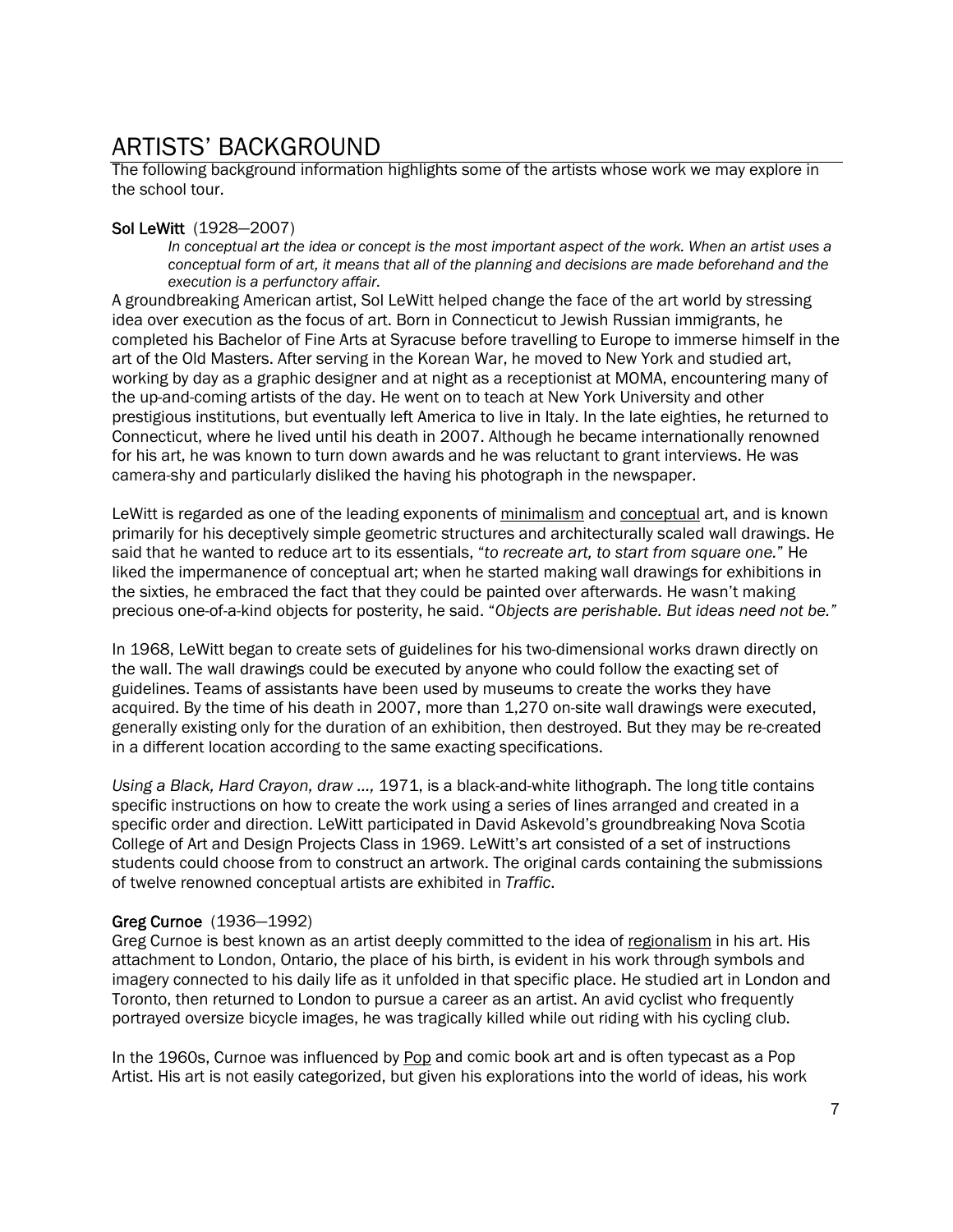often sits more comfortably alongside conceptual art. He made extensive use of text, diaries and lists, and for subject matter he frequently focused on his family, friends, political beliefs and geographical surroundings. His Canadian identity recurs as a subject in his art; at one point, expressing an anti-American sentiment, he advocated (tongue-in-cheek) closing the Canada/US border even to birds, insects and germs. He used many diverse and unexpected surfaces and media for his artworks, which included paintings on plywood, silkscreen on Plexiglas, watercolours, collages and drawings. His interest in colour perception led him to explore colour theory; he became known for using colours that enhanced and bounced off one another.

His work *List of Names of Boys I Grew Up With*, 1962, consists of a list of names made with ink stamps and graphite on paper, mounted between Plexiglas. *Map of North America,* 1972, made in ink on paper, is a humorous rendition of North America with a large chunk of geography—the United States—completely missing.

#### Roy Kiyooka (1926―1994)

*The dilemma that I've come to in terms of art is simply that I no longer know the form of anything.*  An influential and innovative artist and teacher, Roy Kiyooka was born in Saskatchewan, a secondgeneration Japanese Canadian. In 1942, following the bombing of Pearl Harbor, his family was one of many who were forced to relocate. They moved to a small town in rural Alberta. Unable to finish high school, Kiyooka nonetheless managed to study at what is now the Southern Alberta Institute of Technology and Art, and later studied in Mexico. He became a key figure in the Emma Lake Workshops at the University of Saskatchewan, working with many of the foremost artists of the time. He taught at Regina College before moving to Vancouver to teach at the Vancouver School of Art and the University of British Columbia. He also taught at NSCAD and what is now Concordia University in Montreal.

A respected painter, Kiyooka challenged local artists to look beyond regional influences to international art currents for inspiration. During the 1960s, he became known for his work in performance, film, photography and music. He said: *"I love the quickness of photography, how it enables one to move through the world 'alert' to its poignancies."* Moving into conceptual art was, for Kiyooka, an opportunity to break down boundaries between art and life. He took on subjects important to Canadian art, such as the landscape, approaching it in new ways.

His later photographic projects explored his Japanese heritage, and documented the activities of the art community of which he was a part. He became an internationally respected artist who was given many awards during his life, including the Order of Canada for his achievements as a painter and his success as a teacher.

*Long Beach to Peggy's Cove,* 1971, consists of panels composed of small black-and-white images, arranged as large photographic grids documenting his cross-country journey from British Columbia to Nova Scotia. For Kiyooka, conveying the richness of everyday life through his photographic record of everyday activities offered confirmation of his belief that life and art were inseparable.

#### Suzy Lake (born 1947)

*I know that I am a feminist, but I can see that my politics originated in human rights issues, civil rights, the* [FLQ](http://flqhttp/en.wikipedia.org/wiki/Front_de_lib%C3%A9ration_du_Qu%C3%A9bec) *in Quebec and race issues in the States.* 

An American who moved to Canada for political reasons in the late sixties, Suzy Lake has made significant contributions in the arena of conceptual and feminist art in Canada. Lake was born in Detroit, Michigan, where she studied fine art. After the Detroit riots of 1967, she immigrated to Canada and lived first in Montreal, where she taught at the Montreal Museum School. She soon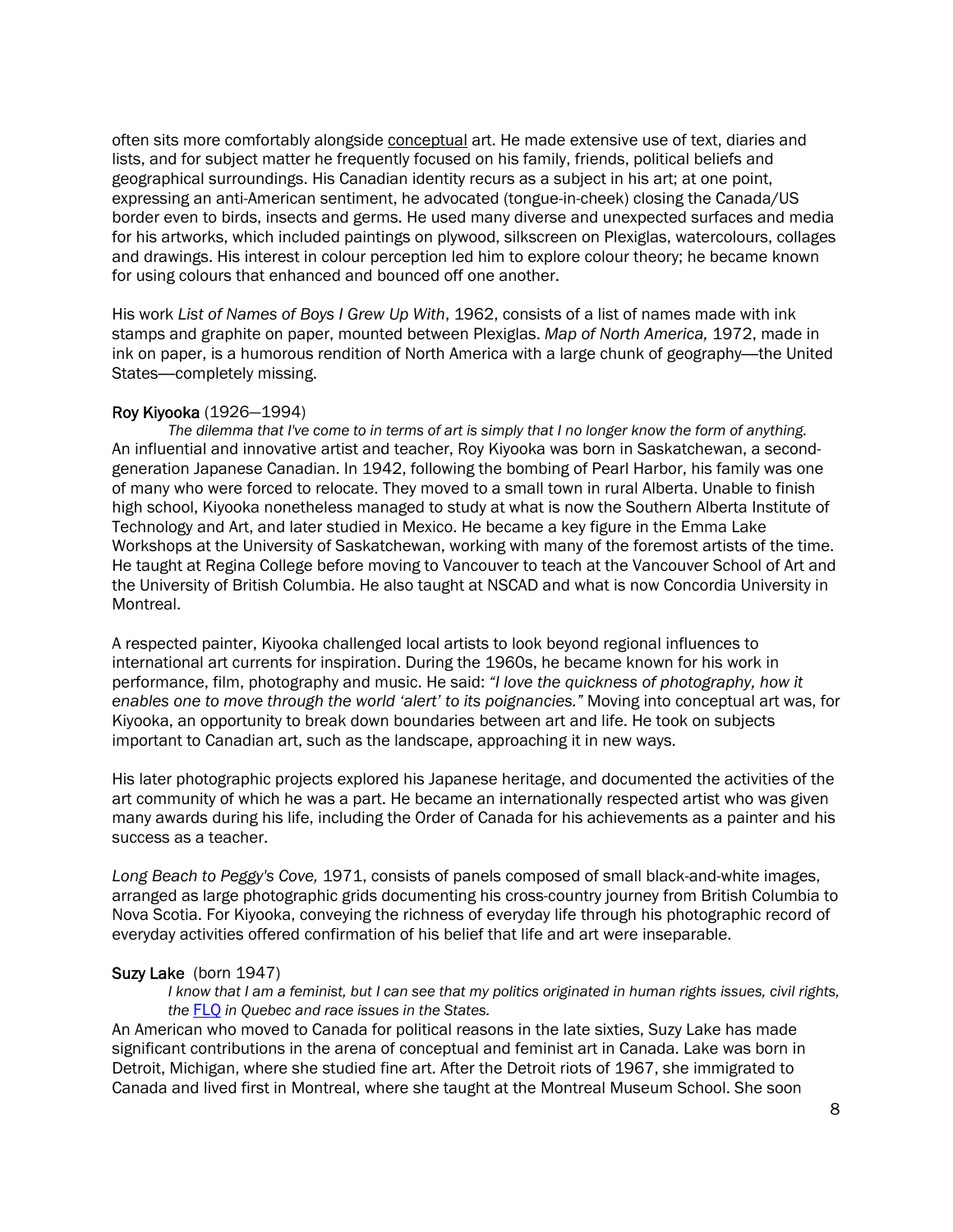became active in the early conceptual art scene and was co-founder of the artist-run gallery Véhicule Art Inc. She later moved to Toronto and now teaches at the University of Guelph.

Lake's earliest work emerged from her political consciousness, and she has continued to explore questions of gender and the construction of identity. Combining photography, performance, film and video, and using costumes, make-up and props, Lake has created new identities for herself. Her work has been described as combining conceptual approaches with politically charged subject matter. She continues to produce conceptually driven work that challenges accepted notions of femininity, photography, perceptions of body and, most recently, aging.

*Suzy Lake as Gilles Gheerbrant* is one of several works she made by transposing her colleagues' facial features onto photographic images of herself, documenting the process through a sequence of black-and-white photographs. The resulting images are a fascinating look at the artist's facial features being transformed as she becomes someone else entirely.

#### N.E. Thing Co. (1966 to 1978)

#### *Anything's a masterpiece.*

N.E. Thing Co. was an art collective founded by lain and Ingrid Baxter as a vehicle for conceptual art. Iain Baxter was born in England in 1936, and studied art in Canada, the United States and Japan. He taught at UBC and SFU, and now lives and works in Windsor, Ontario. In 2005 he legally changed his name to Iain Baxter&; he has given many conflicting explanations for this, but his fascination with the symbol *&* and the perceived flow of ideas between himself as artist and the viewer seem to play a part. Ingrid Baxter was born in Spokane, Washington. After the dissolution of N.E. Thing Co. she studied at UBC for a Master of Fine Arts. She lives in Deep Cove, BC, near Vancouver, where she runs a canoe and kayaking company.

N.E. Thing Co. was established as a business whose purpose was to make collaborative artworks using the structures and technologies used by corporations (e.g., telex and fax machines). They worked with a wide array of media, frequently making art out of everyday materials, combined and presented in unexpected ways. Materials used in creating their conceptual artworks included the written word, photography, site-specific performances and installation. Their work often focused on ideas having to do with the modern-day landscape, urban geography and the consumer environment.

In 1969, N.E. Thing Co. mounted a major exhibition at the National Gallery of Canada, transforming the ground floor of the gallery into a suite of offices, departments and showrooms. In obscuring the distinction between art and the corporate world, the artworks left many viewers confused as to whether they had inadvertently wandered into an office building instead of the National Gallery.

In 1977, N.E. Thing Co. opened the restaurant Eye Scream on West 4th Avenue in Vancouver. Part Gallery, part restaurant, it was a visual feast—with mirrored siding and neon lights, artist-designed tables, custom-made dishes, frequent performances and entertaining food—that blurred the lines between functional objects and art. Unfortunately it was also financially and emotionally draining, and by the following year, the Baxter collaboration—and marriage—dissolved.

*You are now in the middle of an N.E.Thing Landscape* is one of a series of photographs/lithographs in which they placed signs in the middle of arbitrary landscapes as part of a practice of "aesthetic claiming." Many of the works in the exhibition appear to be documents rather than artworks; e.g., *Eye Scream Restaurant/Gallery letterhead, 1977, Eye Scream Restaurant/Gallery cheques,* 1977.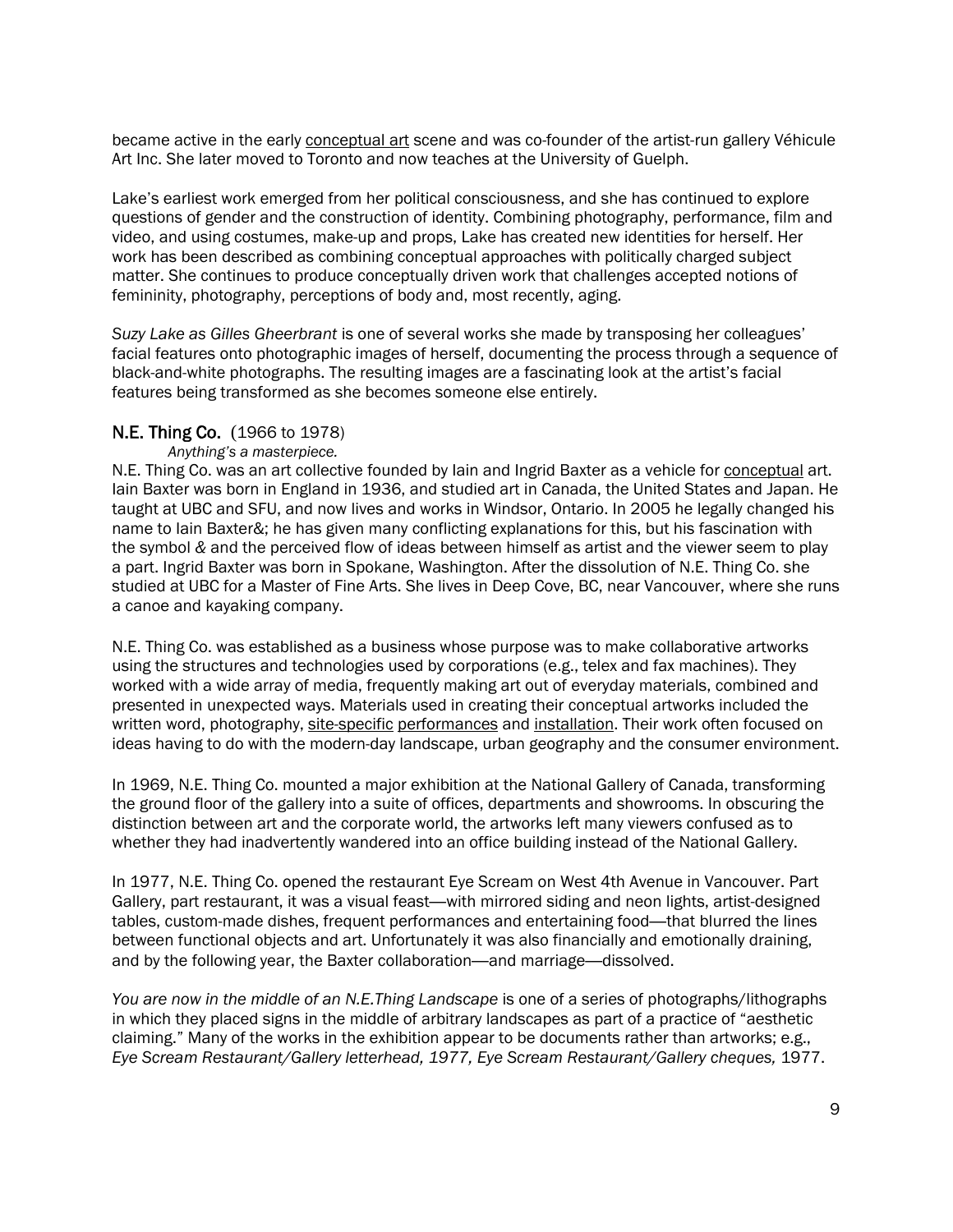#### Robert Smithson (1938―1973)

*A work of art when placed in a gallery loses its charge, and becomes a portable object or surface disengaged from the outside world.* 

Robert Smithson was one of the leading figures in a generation of artists who radically challenged existing conceptions of art and its role within the broader culture. Born in Passaic, New Jersey, he was an only child, always interested in art and natural history, although he found school—including art teaching—repressive and limiting. He pursued art studies independently, befriending artists, drawing in their studios, reading extensively and visiting museums. After a six-month stint in the army, he hitchhiked across the US, travelled in Europe and lived in Rome for three months. He then returned to New York, where he began working with natural materials. Eventually he became internationally recognized for his land art (or earthworks)—essentially a new genre that he created. He wrote extensively, and both his art and his writings have had international impact on sculpture and art theory, despite the fact that relatively few major works survived him. His short but extremely influential life ended in 1973, when he died in a plane crash while surveying sites for a new work.

Smithson utilized non-traditional materials in his art—language, mirrors, maps, dump trucks, abandoned quarries, hotels, contractors, earth—to produce his radical sculptures, photographs, films and earthworks. Embodied in all of Smithson's endeavours was his interest in entropy, mapping, paradox, language, landscape, popular culture, anthropology, and natural history. He often made drawings as the conceptual basis for his projects; for some, the drawings remain the final work. He is perhaps best known for his monumental earthwork *Spiral Jetty*, 1970, located in the Great Salt Lake, Utah. *Spiral Jetty* exemplified one of his major goals, which was to place work in the land itself, changing and redefining the landscape.

*Drawing for Glue Pour*, 1969, is one of several drawings Smithson made during a visit to Vancouver in preparation for the work titled *Glue Pour,* part of an exhibition curated by Lucy Lippard at the Vancouver Art Gallery. With the assistance of several young Vancouver artists, a 45-gallon drum of bright orange glue was poured down a rocky slope. The water-soluble glue vanished after a few rainy days; photographs documenting the project were featured in the exhibition.

#### Joyce Wieland (1931―1998)

#### *I think of Canada as female.*

Joyce Wieland was an experimental filmmaker and artist whose work bridged boundaries between the concerns and processes of avant-garde filmmakers and feminist artists of the time. She was born in Toronto, where she studied commercial art at Central Technical School. She had her first solo exhibition in 1960 at the Isaacs Gallery, gaining instant attention as the only contemporary female artist represented by a commercial gallery in Canada.

Wieland's early work came out of the continuum of Abstract Expressionism, but she soon began moving in the direction of Pop, often dealing with female imagery. In 1963 she moved to New York, where she found the acceptance and acclaim as an artist that she had not received from her peers in Canada. She also became aware of herself as quintessentially Canadian, which had a profound and lasting effect on her subject matter. She challenged the traditional materials of high art, such as oil painting and bronze sculpture, and worked in many media from printmaking to soft sculpture to collage, consciously employing more female handicrafts such as knitting and quilting. In the late 1960s and 1970s she devoted herself to her work in experimental film, for which she received critical acclaim. In her latter years she returned to painting and to more figurative imagery.

*Oh Canada (animation)* is a lithograph, one in a series of printed and embroidered works that depict row upon row of brightly painted lips that mouth each syllable of the national anthem.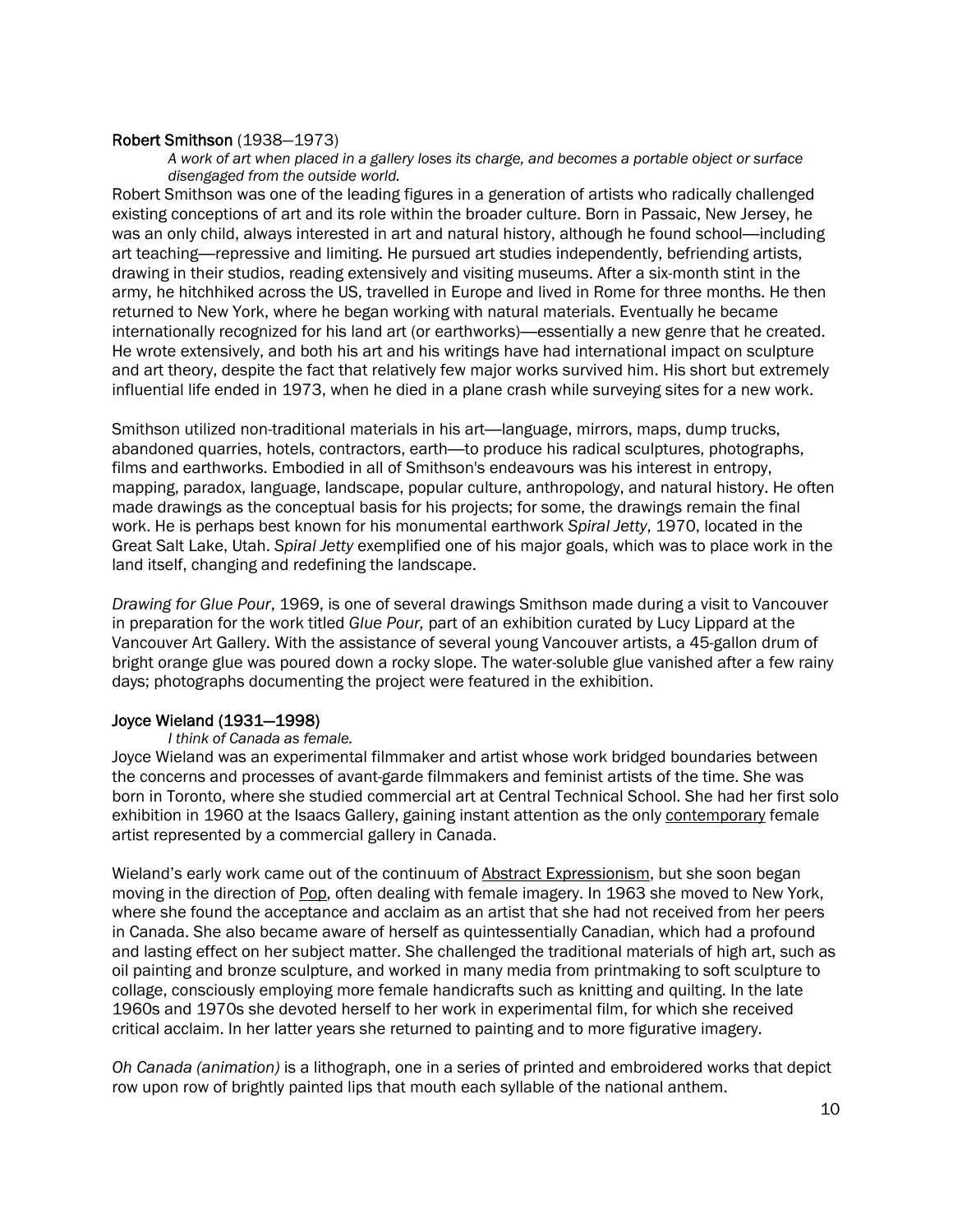### PRE-VISIT ACTIVITY: The Artists (intermediate/senior)

#### Objective:

Students explore the lives of some of the artists: their work, influences, interests and points of connection.

#### Materials:

 $\Box$  the Internet; some useful websites:

[www.wikipedia.com](http://www.wikipedia.com/)  [http://www.ccca.ca/traffic/traffic\\_artists.html](http://www.ccca.ca/traffic/traffic_artists.html) [www.vancouverartinthesixties.com](http://www.vancouverartinthesixties.com/)

- □ Artist Information Sheet and Student Worksheet (following pages)
- $\Box$  writing materials

#### Process:

- 1. Divide the class into seven groups. Give each group the information on one of the artists (see Artist Information Sheet, next page).
- 2. In their groups, have the students read and make sure they understand the information.
- 3. Either at school or at home, have students use the internet to research the artists further.
- 4. Have students share the collected information with their group and organize it.
- 5. Have each group talk about their artist, while the rest of the class fills in the Student Worksheet (page 13).

#### Conclusion:

- Discuss similarities and differences between the artists and their artwork.
- What do the artists have—materials, techniques, ideas, styles, etc.—in common?
- Which artists or kinds of artwork made the students curious about seeing the work in the exhibition?
- Are there any artists, ways of working or ideas that the students would like to find out more about?
- What were some of the most interesting things that students learned or discovered?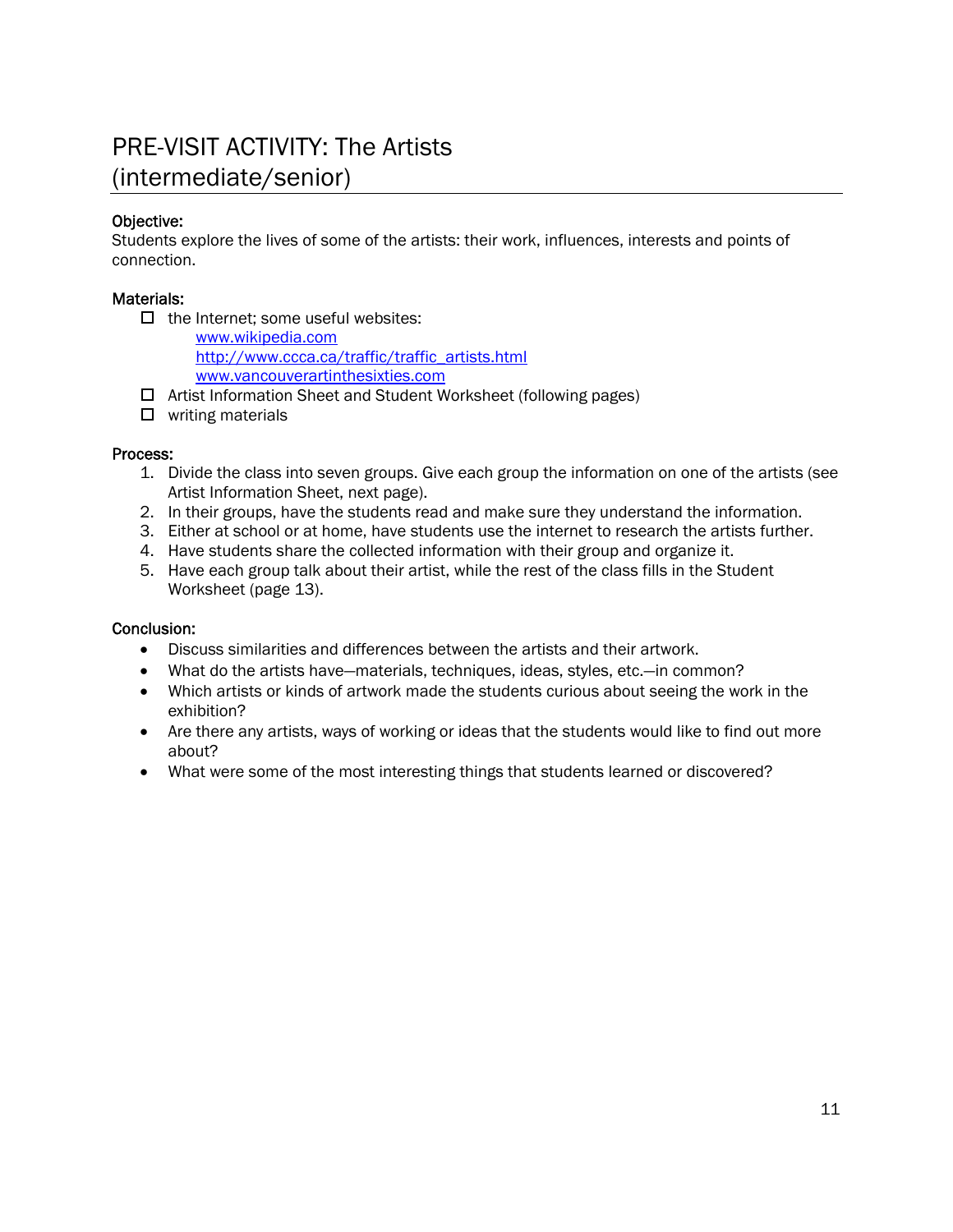### Artist Information Sheet

Roy Kiyooka (1926–1994) [http://esask.uregina.ca/entry/kiyooka\\_roy\\_1926-94.html](http://esask.uregina.ca/entry/kiyooka_roy_1926-94.html)

- Born in Saskatchewan; his Japanese Canadian family were forced from their home during the World War II years
- Became known as a painter, also worked in performance, film, photography and music
- Was awarded the Order of Canada for his work as an artist and a teacher
- *Long Beach to Peggy's Cove:* photograph made up of many small images showing everyday details of his trip across Canada

#### Greg Curnoe (1936–1992) [http://www.artsask.ca/en/artists/greg\\_curnoe](http://www.artsask.ca/en/artists/greg_curnoe)

- Born and died in London, Ontario; his art often focused on details from this placeWorked with plywood, silkscreen on Plexiglas, watercolours, collages and drawings
- Used text, diaries and lists; his art was about the people and places important to him
- *Map of North America:* shows North America with the United States missing

Joyce Wieland (1931―1998)<http://www.collectionscanada.gc.ca/women/030001-1173-e.html>

- Born in Toronto, she became known as an artist when she lived in New York
- Worked in experimental film, painting, printmaking, collage and sculpture
- Liked to use soft materials, knitting and quilting—bringing attention to women's crafts
- *Oh Canada*: print with rows of bright lips mouthing each syllable of the national anthem

#### Sol LeWitt (1928–2007) <http://www.massmoca.org/lewitt/>

- Important American artist known for huge, colourful murals of geometrically inspired shapes
- Stressed that the idea was more important than the artwork itself
- His works exist as a set of strict guidelines to be used by others in making paintings directly onto walls
- *Using a Black, Hard Crayon, draw …:* the long title gives instructions on how to create the drawing by making specific lines with a crayon

#### N.E. Thing Co. (1966 to 1978)<http://vancouverartinthesixties.com/interviews/ingrid-baxter>

- Company founded by Iain and Ingrid Baxter for the purpose of making collaborative artworks
- Made art out of everyday materials and technologies usually used by businesses
- Designed and ran Eye Scream in Vancouver, as both gallery and restaurant
- *You are now in the middle of an N.E. Thing Co. Landscape:* photograph of a sign in the landscape

#### Suzy Lake (born 1947) [www.suzylake.ca](http://www.suzylake.ca/)

- Born in Detroit and moved to Canada, living first in Montreal and later in Toronto
- Uses photography, performance, film and video, and costumes, make-up and props
- Challenges accepted ideas of femininity, photography, aging and how we look at bodies
- *Suzy Lake as Gilles Gheerbrant:* photographs of her face changing to become someone else

#### Robert Smithson (1938―1973) [www.robertsmithson.com](http://www.robertsmithson.com/)

- From New Jersey, he found school dull, so he learned about art from artist friends, drawing in their studios, reading and visiting museums
- Developed a new way of making art: outside, and using the natural environment
- Best-known work, *Spiral Jetty,* built in Great Salt Lake, Utah, changes the landscape
- *Drawing for Glue Pour*: made for a work in Vancouver in which bright orange glue was poured down a rocky slope, and disappeared after a few days of rain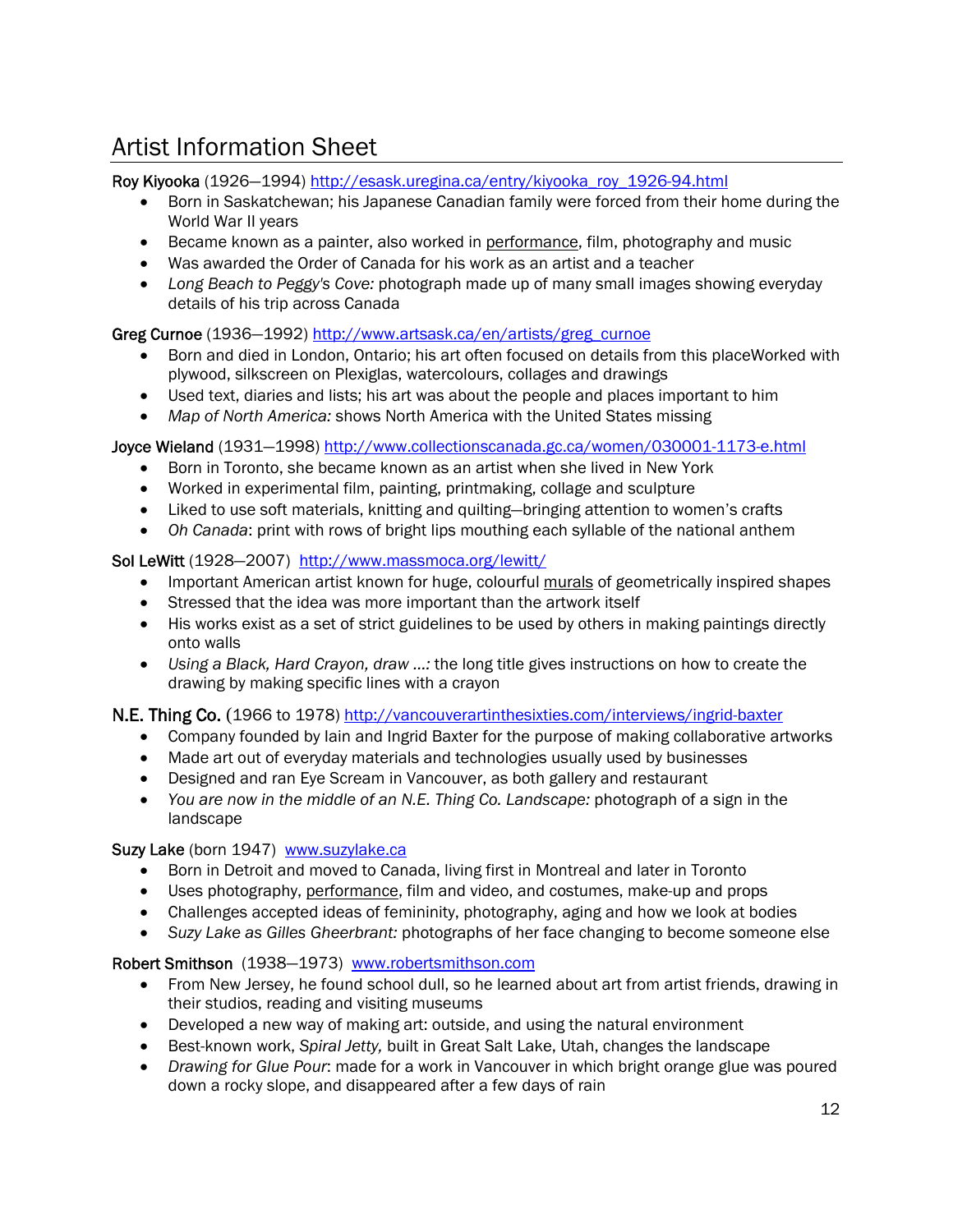### Student Worksheet

|                    | Background &     | Type of art &<br>Description of | Influences and | Connections<br>between artists' |
|--------------------|------------------|---------------------------------|----------------|---------------------------------|
|                    | Personal details | one work                        | interests      | works                           |
| Robert<br>Smithson |                  |                                 |                |                                 |
| Roy<br>Kiyooka     |                  |                                 |                |                                 |
| Suzy Lake          |                  |                                 |                |                                 |
| Joyce<br>Wieland   |                  |                                 |                |                                 |
| N.E. Thing<br>Co.  |                  |                                 |                |                                 |
| Sol LeWitt         |                  |                                 |                |                                 |
| Greg<br>Curnoe     |                  |                                 |                |                                 |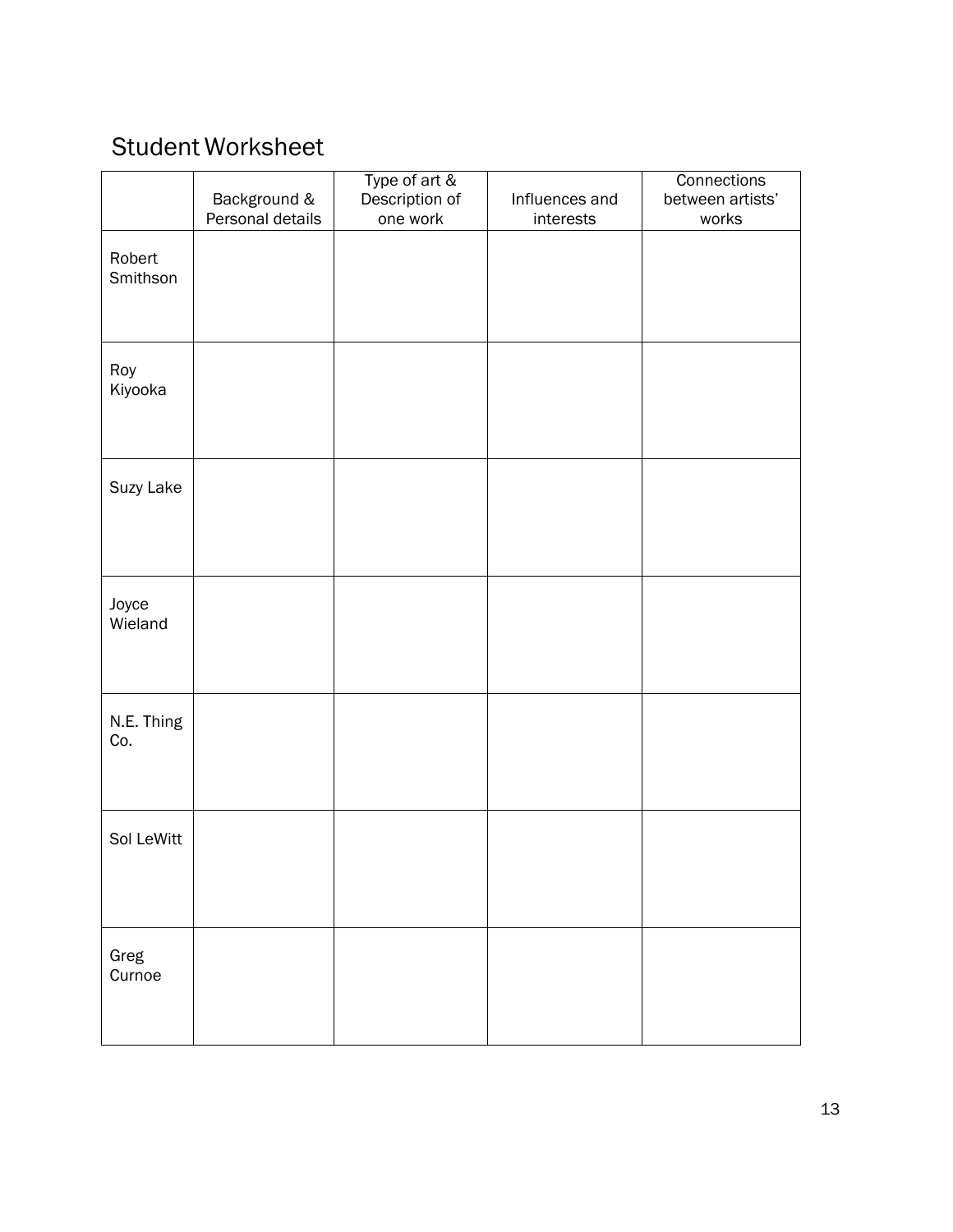### PRE-VISIT ACTIVITY: New Materials, New Art (all grades)

#### Objective:

Students explore work by the land artist Robert Smithson and plan a temporary work using nontraditional materials.

#### Discussion:

*Glue Pour* was a piece Robert Smithson made in Vancouver in 1969. A group of young Vancouver artists helped Smithson pour 45 gallons of bright orange water-soluble glue down a rocky slope. After a few days of rain, all traces of the glue had vanished. Black-and-white photographs documenting the project were featured in the exhibition. *Drawing for Glue Pour* (exhibited in *Traffic*) is one of several preparatory drawings Smithson made prior to the execution of the work.

#### Materials:

- $\Box$  Art-making materials: everyday materials such as cotton balls, stir sticks, recycled tetra packs or plastic containers, Q-tips and other things you can find in quantity
- Websites, including <http://www.robertsmithson.com/earthworks/glue.htm>
- $\Box$  Cameras (cellphone cameras are fine)

#### Process:

- 1. Discuss Smithson's *Glue Pour*. The work exists in three parts:
	- a drawing, a sketch prior to the event
	- the short-lived physical event (the pouring of the glue and its disappearance)
	- the photographic documentation of the event

Which part is the actual work? Why?

- 2. Would it be art if the class went off and did the same thing? Why or why not?
- 3. Show the class the art-making materials (e.g., cotton balls) and discuss ideas for making temporary artworks out of them. Discuss different environments: outside, in a desk, on a desk, on the floor, on a piece of paper, etc.
- 4. Choose a format, place and number of pieces of the given material for making an artwork.
- 5. Divide the class into small groups and have them collaborate on a work made with the materials. First they will make a sketch planning the work, then they will construct the piece in the chosen location.
- 6. Have each group photograph their work, then dismantle it.
- 7. Display the photographs of the work. These could be printed, shown on a computer monitor or simply by having the students flip open their phones and share the images.
- 8. Ask students which is the "real" work: the sketch, the temporary piece or the documentation (the photograph)?

#### Conclusion:

Discussion:

- What makes these works of art?
- What makes these works conceptual pieces? That is, what is the artwork here—the idea, or the physical piece?
- Smithson's work is recognized as an artwork but the students' works might not be. Why?
- Is this any more or any less a work of art than a drawing or a painting? Why or why not?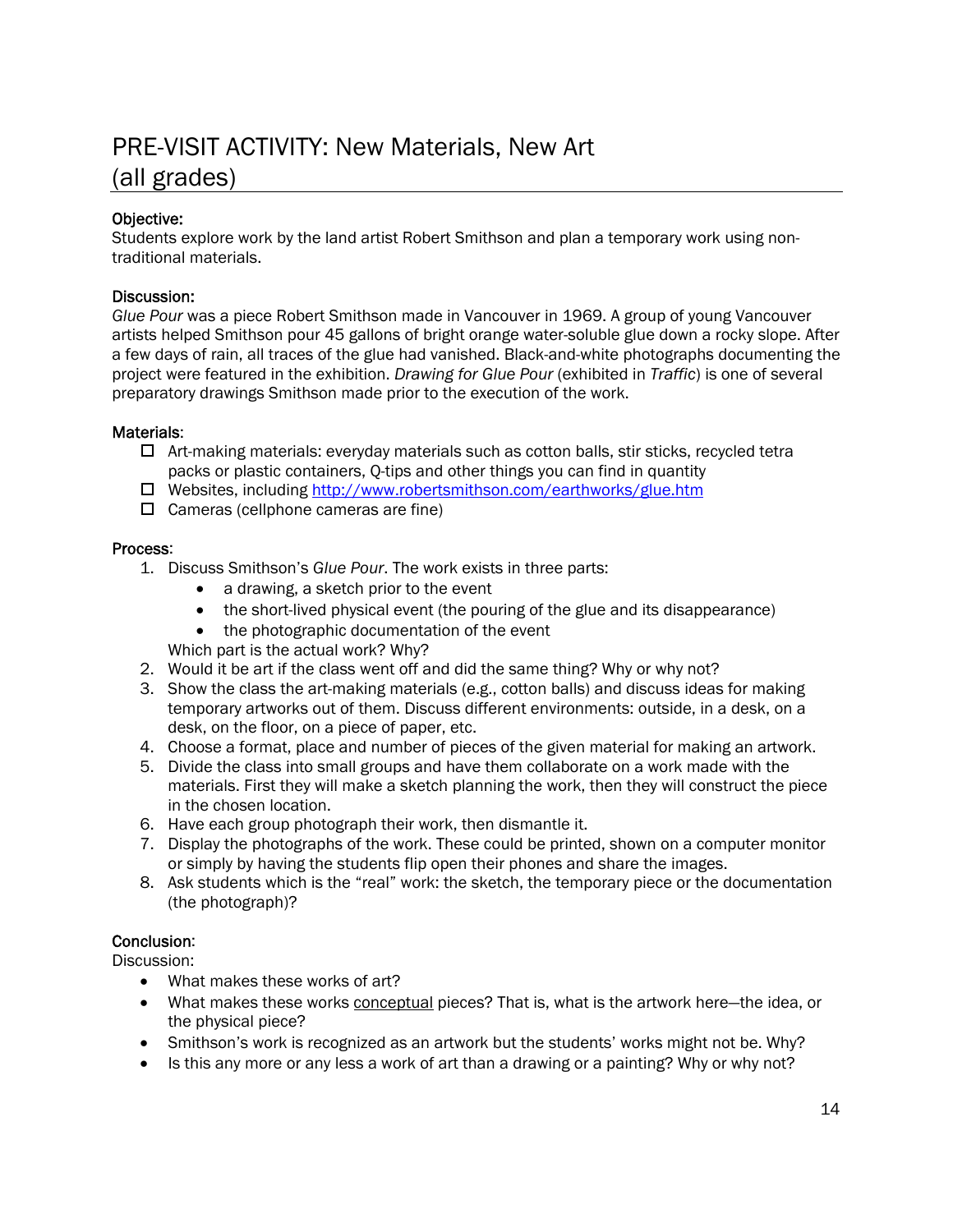### POST-VISIT ACTIVITY: Rules Are Art (all grades)

#### Objective:

Students explore the idea as the final artwork.

#### Discussion:

- In The Projects Class of 1969 at the Nova Scotia College of Art and Design, David Askevold, artist and educator, invited twelve international participants—conceptual artists—to submit proposals, by mail or telephone, for art projects that he and his students would then carry out. The class became infamous and ignited the debate on many of the central issues raised by conceptual art that continue into the present.
- Many conceptual artists felt that an artwork need not be constructed in order to exist. They argued that it was the idea that was the substance: there were already too many objects cluttering up the world.
- The artist Lawrence Weiner famously wrote of his art:
	- *The artist may construct the piece*
	- *The piece may be fabricated*
	- *The piece need not be built*
- Use page 4, Conceptualism 101, to provide background information.

#### Materials:

- $\Box$  Project class proposals (see next page)
- $\Box$  Index cards
- $\Box$  Paper and writing/drawing materials

#### Process:

- 1. Explain the Project Class of 1969 to the students.
- 2. Discuss conceptualism (see page 4) with the class.
- 3. Divide the class into seven groups and give each group one of the projects as outlined on the next page. Ask each group to consider the project, and either do it or give an explanation of how they would do it.
- 4. Have each group perform their project for the class or explain how they would do it. Have them share the instructions with the whole class., but not until afterwards.
- 5. What makes these projects art? How? Why or why not?
- 6. Ask students to work in pairs to make up rules for an artwork to be made by someone else. It could include several criteria or a single rule. Have them write the rules on index cards.
- 7. Shuffle the index cards and redistribute them among the students.
- 8. Have students interpret and design the work on paper.
- 9. Display works alongside criteria/rules.

#### Conclusion:

Discuss:

- What makes these works of art?
- Why is the work of well-known artists accepted as art, and the students' work may or may not be?
- Do the written instructions stand alone as an artwork? Why or why not?
- Does it matter who makes the artwork from the instructions? Is the original work more authentic than one made by someone different?
- Documentation is a big part of conceptual art, often the only way for it to exist in the real world. How could these works be documented?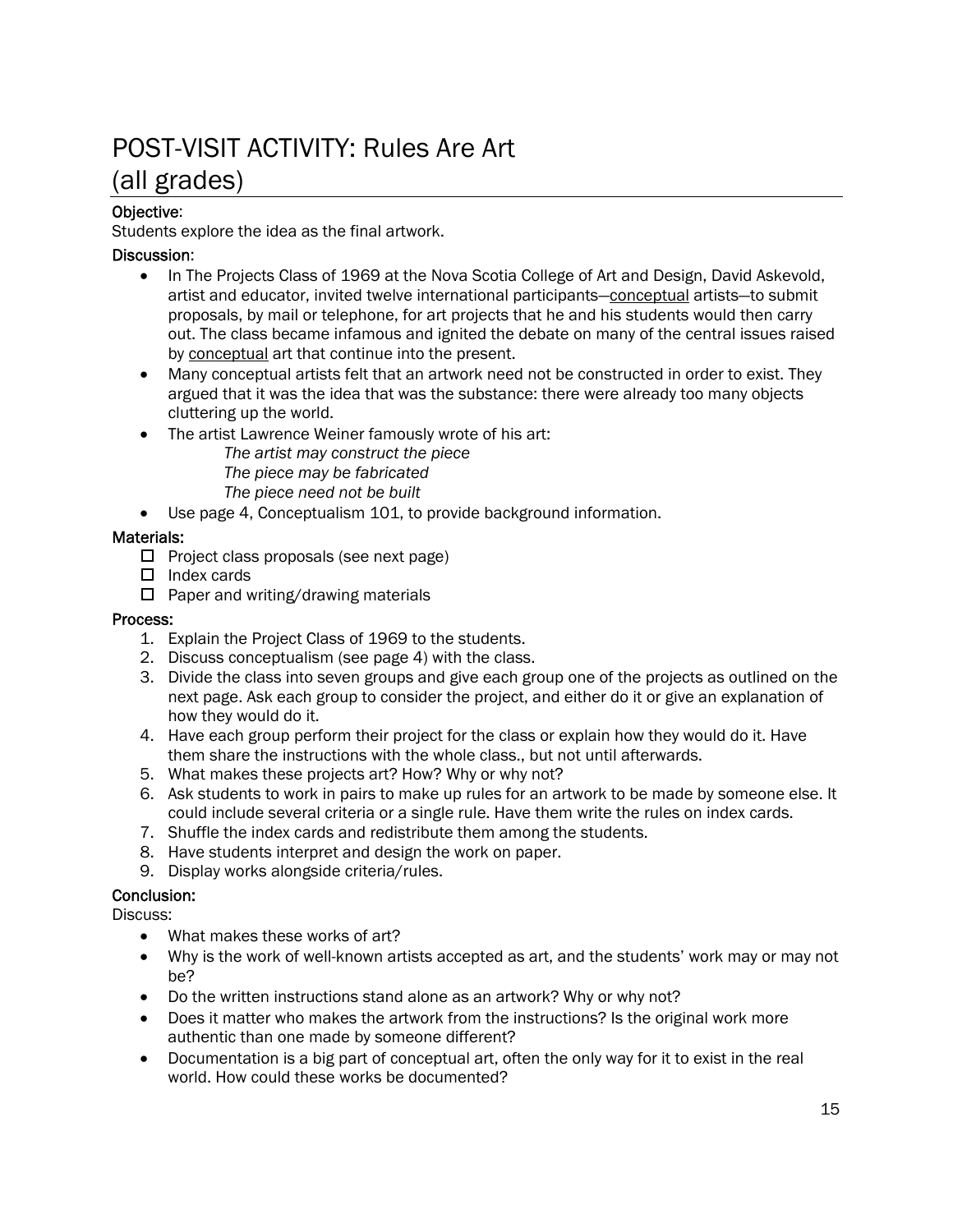### Project Class Proposals

#### Proposals from the Nova Scotia College of Art & Design Project Class of 1969:

#### 1. Sol LeWitt

1. A work that uses the idea of error.

- 2. A work that uses the idea of incompleteness.
- 3. A work that uses the idea of infinity.
- 4. A work that uses the idea of completeness.
- 5. A work that uses the idea of stupidness.
- 6. A work that is subversive.
- 7. A work that is not original.

These can be done in any form chosen by the student. Please ask your students not to do more than two of the above works.

#### 2. Mel Bochner

Have the students measure/consider (subjectively also) the classroom in every possible way they can think of, I.e., height, length, volume (walls, doors, floor, windows, etc.), temperature, humidity, thickness of walls, amount of illumination, number of objects, how it feels to be there, etc. It doesn't matter to me what the specific details are or how they are presented.

#### 3. Robert Barry

The students will gather together in a group and decide on a single common idea. The idea can be of any nature, simple or complex. This idea will be known only to the members of the group. You or I will not know it. The piece will remain in existence as long as the idea remains in the confines of the group. If just one student, unknown to anyone else at any time, informs someone outside the group, the piece will cease to exist. It may exist for a few seconds or it may go on indefinitely, depending on the human nature of the participating students. We may never know when or if the piece comes to an end.

#### Proposals for Your Project Class:

- 4. A student reads from a textbook out loud while the rest of the students yawn, touch their toes and roll their eyes. The work exists until the reader stops, at which point the students freeze for 10 seconds.
- 5. How to tell a secret:
	- Put your hand next to your mouth.
	- Move to the person on your left and stand close to their ear.
	- Make *shw shw shw* sounds while moving your face and mouth in an exaggerated movement.
	- Giggle.

Perform the above as a class, repeating the actions several times.

6. On a large piece of paper, one class member draws a line and passes a writing instrument of their choice to a student, who draws another line and hands a writing instrument of their choice to a student, who draws another line, and so on…

The drawing is finished when a student who has drawn a line decides not to pass it on and declares it is finished.

7. Stand on one leg.

Decide on any other rules as a group.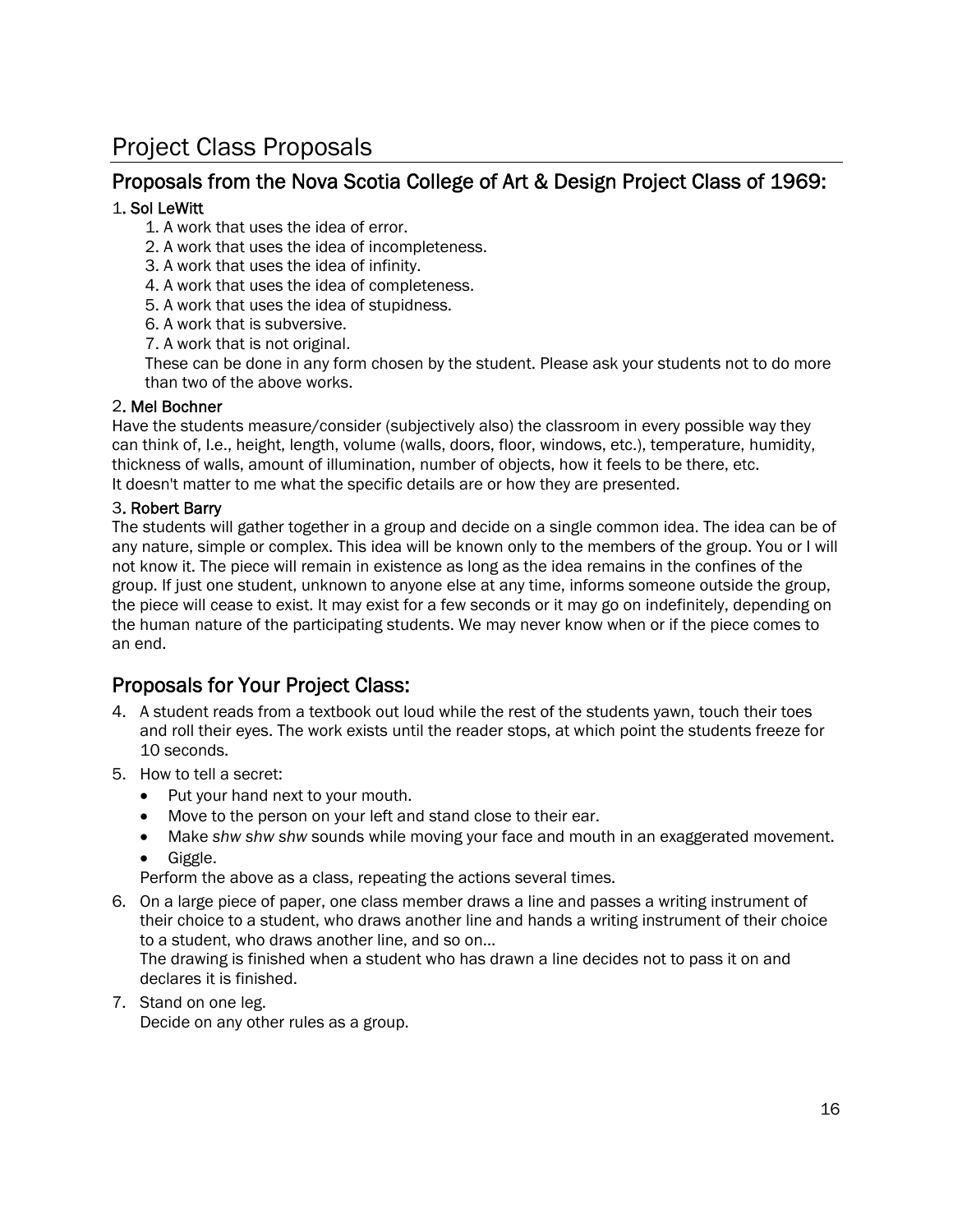### PRE- or POST-VISIT ACTIVITY: Conceptualism: Idea as Art (secondary students)

#### Objective:

I

Students analyze and discuss key issues in conceptual art.

#### Discussion:

How does conceptual art defy expectations? Should an artist have to learn art-making skills? Must a work of art be beautiful? Permanent? One of a kind?

The parameters for conceptual art are very different from those of traditional art. The language, structures and framework for talking about it, along with the standards for critiquing it, must also fit contemporary art criteria.

#### Materials:

 $\Box$  quotes (see next page)

#### Process:

- 1. Ask students how they would define "conceptual art." Write their ideas on the board. If students are struggling to respond, have them start by looking up the word *conceptual* in the dictionary and begin to make inferences.
- 2. Divide the class into small groups and give each group a different quote (see next page). Sol LeWitt's "Sentences" can be separated and distributed among several groups. Ask students to discuss the quotes and draw some conclusions—agree, disagree, why, how, etc.
- 3. Use the following questions to guide a class discussion. Ask students to support their responses with their quotes.
	- What makes a work of art a work of art? Is conceptual art defined by particular boundaries?
	- Who decides what an artwork means—the artist, the viewer, the critic, the gallery, history?
	- What are the most important skills an artist can have? Why? Do conceptual artists need different skills than those needed by traditional artists?
	- The Vancouver artist Jeff Wall has said: "Good art must be beautiful to hold a viewer's attention." Must a work of art be beautiful? Why or why not?
	- Can a work of art be considered successful if it makes viewers uncomfortable or angry? How/why?
	- Does conceptual art have a purpose, a role or responsibility? How/for what/to whom?
	- In conceptual art, is the process or the product more important? What effect does this have on the work, on the viewer?
	- What is the role of the viewer in conceptual art? How is it different from the viewer's role in traditional art?

#### Conclusion:

Go back to the board, and the definitions students gave earlier.

- Would they change some of these now?
- Do they have a clearer idea of what constitutes conceptual art?
- Do they feel they are better equipped to approach conceptual art?
- Are there any unclear or confusing issues they would like to investigate further?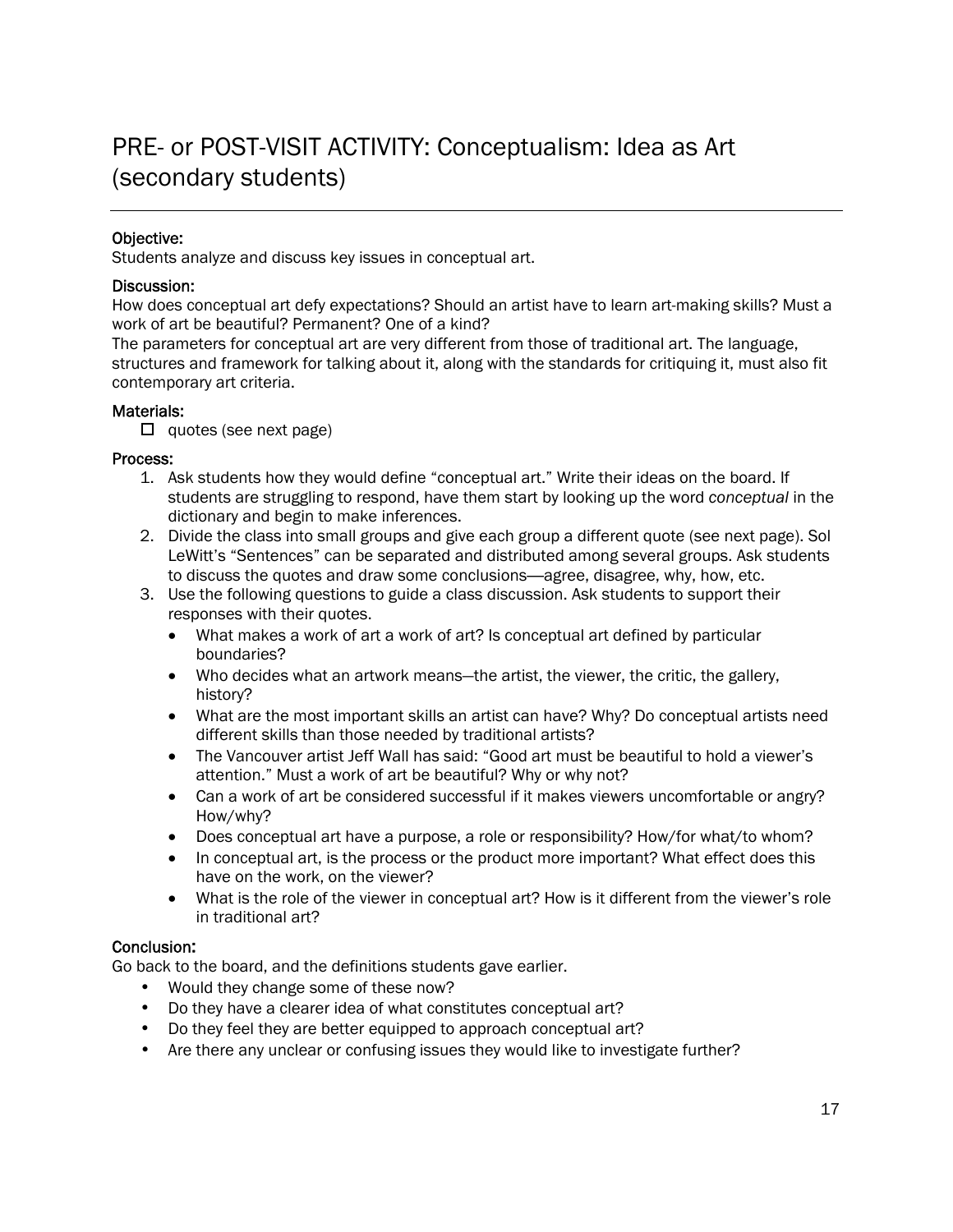### Artist Quotes

#### Sol LeWitt: Excerpts from Sentences on Conceptual Art

- When words such as painting and sculpture are used, they connote a whole tradition and imply a consequent acceptance of this tradition, thus placing limitations on the artist who would be reluctant to make art that goes beyond the limitations.
- Ideas can be works of art; they are in a chain of development that may eventually find some form. All ideas need not be made physical.
- A work of art may be understood as a conductor from the artist's mind to the viewer's. But it may never reach the viewer, or it may never leave the artist's mind.
- If words are used, and they proceed from ideas about art, then they are art and not literature; numbers are not mathematics.
- All ideas are art if they are concerned with art and fall within the conventions of art.
- One usually understands the art of the past by applying the convention of the present, thus misunderstanding the art of the past.
- Perception is subjective.
- The artist may not necessarily understand his own art. His perception is neither better nor worse than that of others.
- Banal ideas cannot be rescued by beautiful execution.
- When an artist learns his craft too well he makes slick art.

#### Robert Smithson:

- Deliverance from the confines of the studio frees the artist to a degree from the snares of craft and the bondage of creativity. Such a condition exists without any appeal to "nature."
- For too long the artist has been estranged from his own "time." Critics, by focusing on the "art object," deprive the artist of any existence in the world of both mind and matter.
- I am for an art that takes into account the direct effect of the elements as they exist from day to day apart from representation.
- Nobody wants to go on a vacation to a garbage dump.

#### Suzy Lake:

• I always liked making things, and if you actually are entrenched with ideas that strongly, you have to figure out how to say those ideas so that someone else can hear them. I felt that my materials could do that and, if carefully orchestrated, could become content or attitude that would develop a conceptual narrative or position in the piece. All of that made my work a little bit different than what was being promoted at the time.

#### Katy Siegal: Writer, professor, art historian:

- There is less and less of an emphasis on the expression of the individual artist and his or her originality. There is more and more of an emphasis on the viewer's role in interpreting and questioning, in being critical of art, and really getting in there and duking it out with the art.
- You go into the conceptual art show, and you're reading, for one thing. You can't just sort of walk by things; you have to read the text, look at the photographs and try to figure out what they're of, read the wall labels, and it may not make immediate sense; you may have to spend more time thinking about it, and in fact you may have to read a little bit before you go into the gallery. Conceptual art comes at the time more and more when art takes place in art schools in the universities and is more and more dependent on knowing something about the artist, what he or she is trying to do, what conceptual art is, why it might be art; you have to do a little bit more work.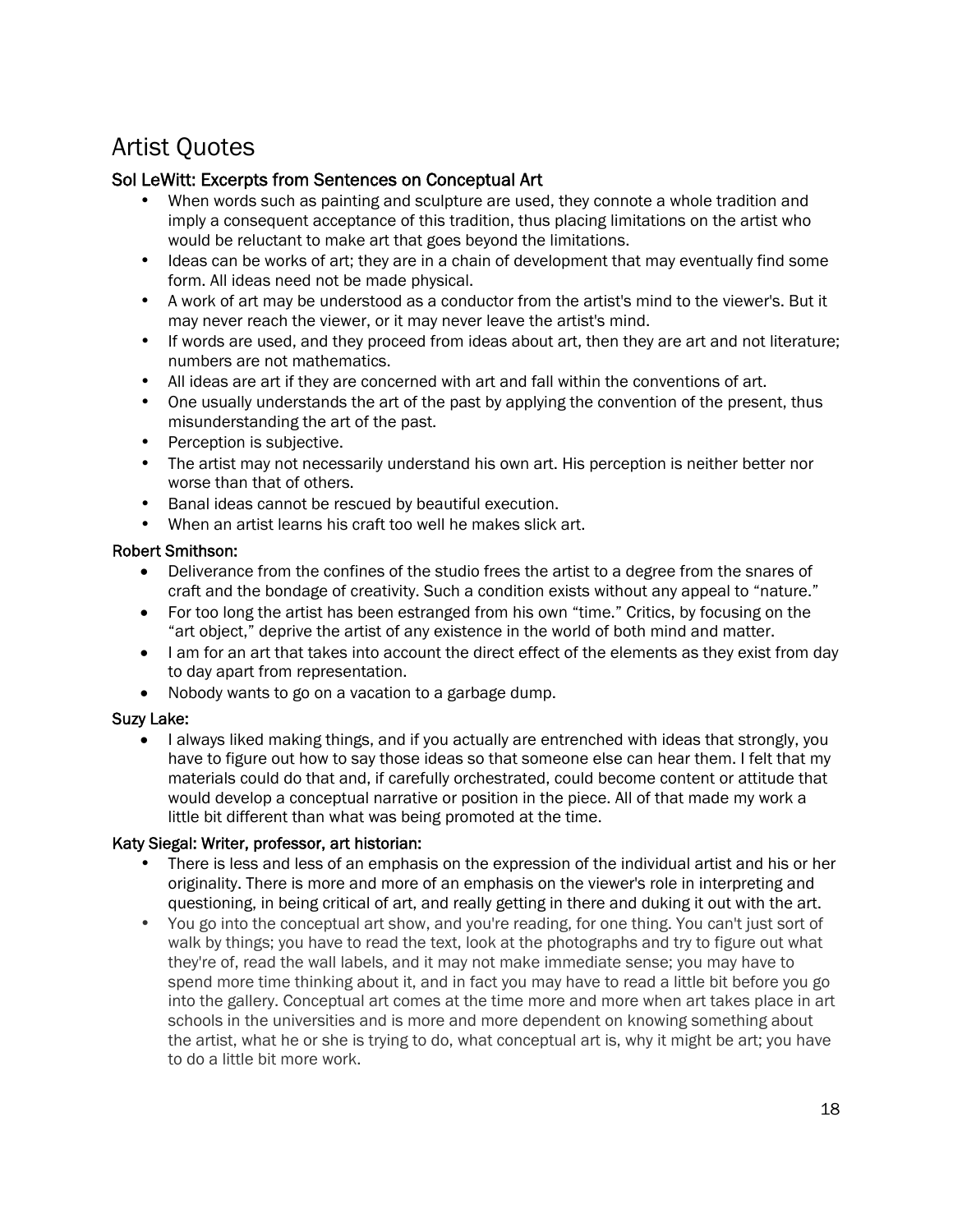### **Vocabulary**

abstract: a style of art that can be thought of in two ways:

a. the artist begins with a recognizable subject and alters, distorts, manipulates or simplifies elements of it;

b. the artist creates purely abstract forms that are unrecognizable and have no direct reference to external reality (also called non-representational art).

Abstract Expressionism: post-World War II American art movement known for its expressive and loose brushwork. It is also described as action painting because of the practice of Jackson Pollock, a prominent painter, of placing large canvases on the ground to pour, drip and splatter paint across their surfaces using sweeping arm movements. This gestural painting technique emphasized spontaneous, energetic, subconscious artistic expression.

conceptual art: art in which the ideas behind the creation of the work are more significant than the end product. During the 1960s and '70s, conceptual artists rejected the idea of the unique, precious art object and the necessity of talent or craft in creating an artwork.

contemporary: created in the last thirty years. Most contemporary artists are living artists.

installation: art that is created from a wide range of materials and installed in a specific environment. An installation may be temporary or permanent. The term came into wide use in the 1970s, and many installation works were conceptual.

Minimalism: 1960s art movement that emphasized extreme simplification of form and repetition of shapes, bringing abstraction to its logical conclusion: that art should not refer to or imitate anything outside of itself. Minimalist artists sought to remove the presence of the artist's hand and frequently used high-tech materials.

mural: a painting or other work of art executed directly on a wall.

performance art: a work in any of a variety of media that is performed before a live audience. The performance itself, rather than a specific object, constitutes the artwork. Documentation is often an important part of the performance.

Pop art: The term "Pop" was first used in the late 1950s to refer to the work of artists who took both their art forms and their subjects from popular consumer culture. Using photography, printmaking and found objects, Pop artists explored advertising, comic strips, movie stardom and product packaging, to take art out of the museum and into everyday life.

Regionalism: American Regionalists were a group of artists in the 1930s who were committed to depicting scenes of daily life in rural and urban areas. Regionalism has been applied to artists including Greg Curnoe—who have taken up this idea to show everyday events particular to their own time and place.

site-specific: created for a specific site or venue; usually a site-specific work is destroyed by the process of dismantling it.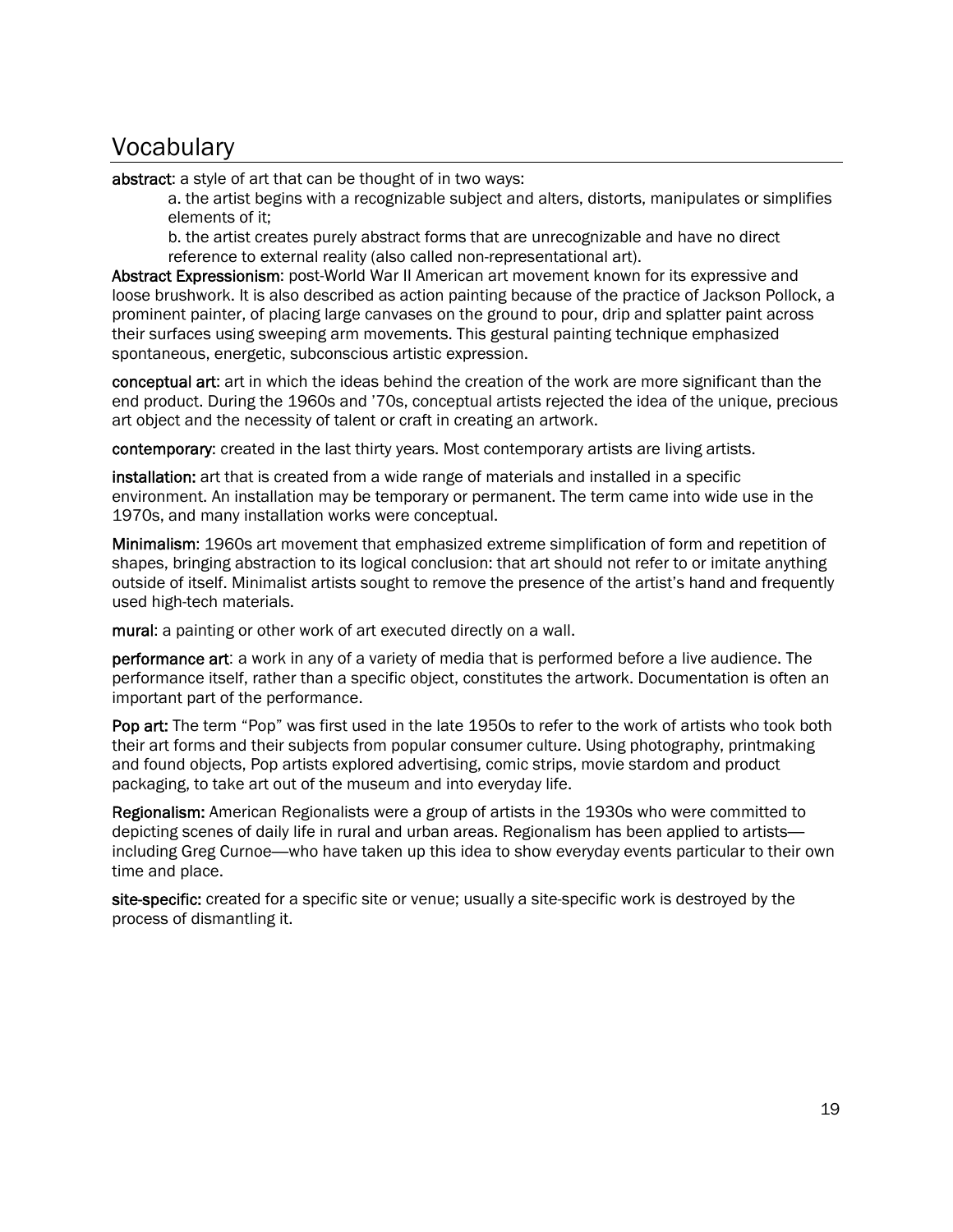### Bibliography

#### Print:

Arnold, Grant, ed. *Robert Smithson in Vancouver: A Fragment of a Greater Fragmentation*. Vancouver: Vancouver Art Gallery, 2003. Godfrey, Tony. *Conceptual Art A&I; Art and Ideas.* London: Phaidon Press, 1998. Image Bank. *Image Bank Postcard Show*. Vancouver: Image Bank, 1977. Lewis, Glenn. *New Media: Artwork from the 60s and 70s in Vancouver*. Burnaby: Visual Arts Burnaby, 2002. Lippard, Lucy. *955,000: An Exhibition Organized by Lucy R. Lippard at the Vancouver Art Gallery, January 13 to February 8, 1970.* Vancouver: Vancouver Art Gallery, 1970. Mastai, Judith, ed. *An Evening Forum at the Vancouver Art Gallery with Terry Atkinson, Jeff Wall, Ian Wallace and Lawrence Weiner, February 1990*. Vancouver: Vancouver Art Gallery, 1992. Murray, Joan. *Canadian Art in the Twentieth Century*. Toronto: Dundurn Press, 1999. Pender Street Gallery. *Mowry Baden, Roland Brener, Christos Dikeakos, Fred Douglas, Dean Ellis, Rodney Graham, Tod Greenaway, Ian Wallace.* Vancouver: Pender Street Gallery, 1977. Smith, Annie. *Getting Into Art History*. Toronto: Barn Press, 1993. Théberge, Pierre. *Look at the N.E. Thing Company*. Ottawa: National Gallery of Canada, 1969.

Winnipeg Art Gallery. *West Coast Waves: Michael de Courcy, Dean Ellis, Gathie Falk, Sherry Grauer, Bill Jones, Glenn Lewis, Allan McWilliams, Liz Magor, N.E. Thing Co., Richard Prince, Dennis Vance.* Winnipeg: Winnipeg Art Gallery, 1976.

#### Online:

[www.artcyclopedia.com](http://www.artcyclopedia.com/)

Online art encyclopedia, listing international artists, and museums and galleries with collections of their work.

[www.wikipedia.com](http://www.wikipedia.com/)

Online dictionary and encyclopedia, created collaboratively by laypeople.

Websites with information on artists in *Traffic*: [http://www.ccca.ca/traffic/traffic\\_artists.html](http://www.ccca.ca/traffic/traffic_artists.html) [www.vancouverartinthesixties.com](http://www.vancouverartinthesixties.com/) [www.robertsmithson.com](http://www.robertsmithson.com/) <http://www.massmoca.org/lewitt/>